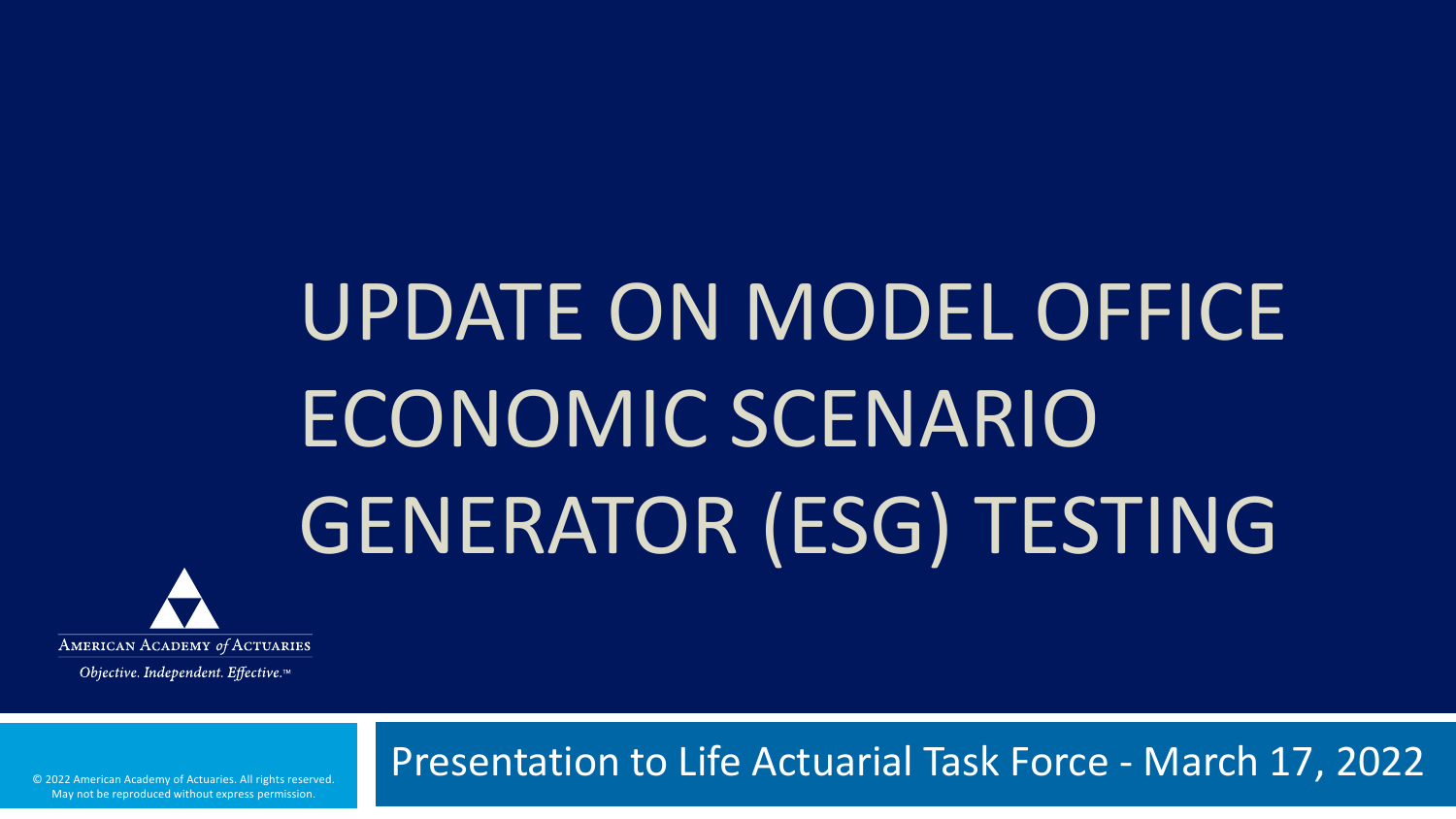# Background

- □ The Academy's Economic Scenario Work Group (ESWG) developed two model offices (Universal Life with Secondary Guarantees (ULSG) and Variable Annuities (VA))
- □ The National Association of Insurance Commissioners' (NAIC's) ESG Drafting Group asked the ESWG to use its model offices to test the impact of selected economic scenario sets on statutory reserves and capital
- □ Statutory reserves and capital are expected to increase under the NAIC's new "low-forlong" interest rate criteria (which the AIRG does not meet)
- $\Box$  The ESWG provided an overview of its model offices on the 3/3/22 LATF call
- $\Box$  This 3/17/22 presentation to LATF provides actual model office results for the economic scenario sets that have been selected by the Drafting Group
	- **D** ULSG/VM-20
	- $\blacksquare$  VA/VM-21
- $\Box$  The ESWG is available to run additional economic scenario sets through its model offices as needed

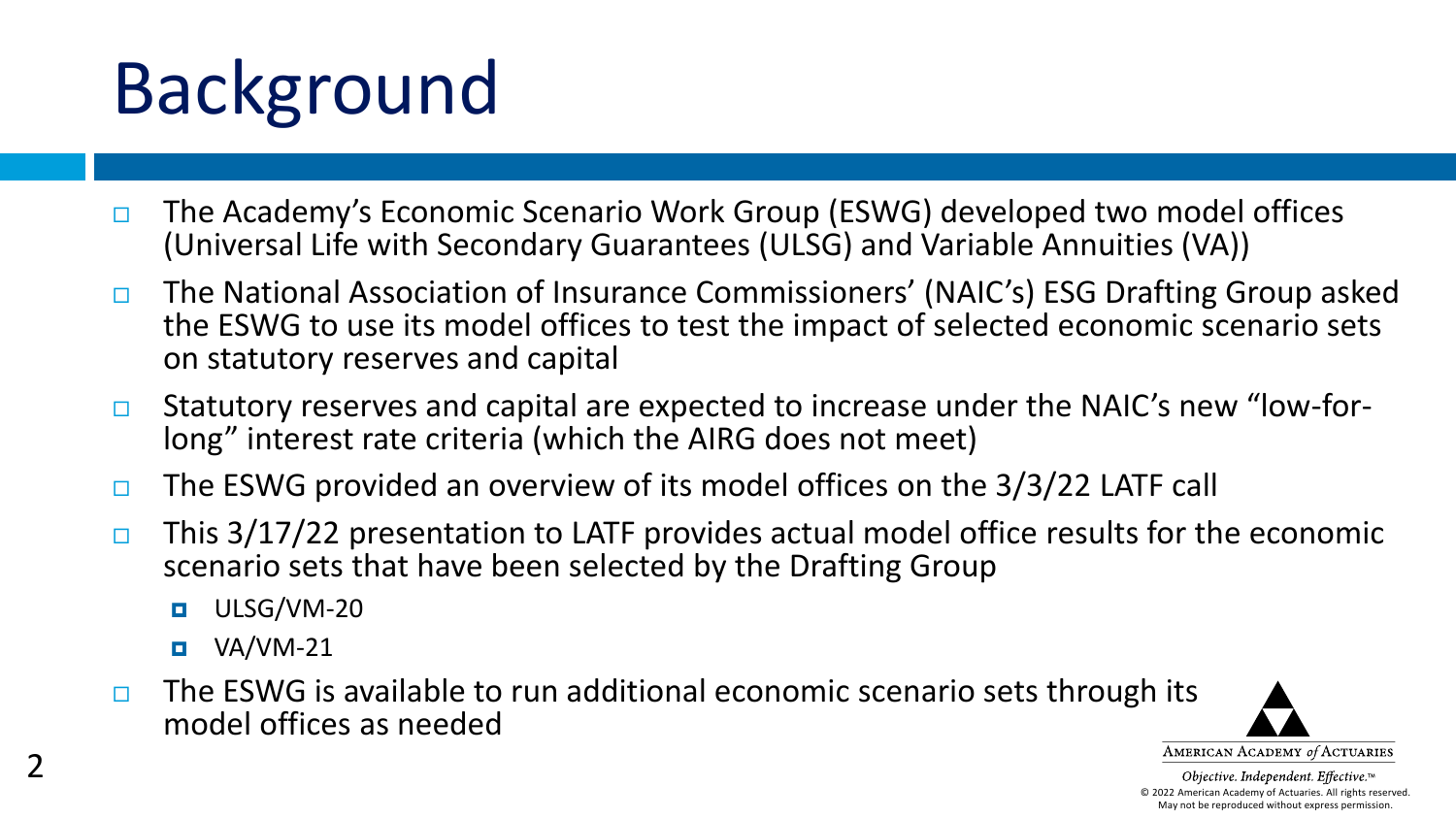#### Update on ULSG/VM-20 Model Office ESG Testing

#### Jason Kehrberg, MAAA, FSA

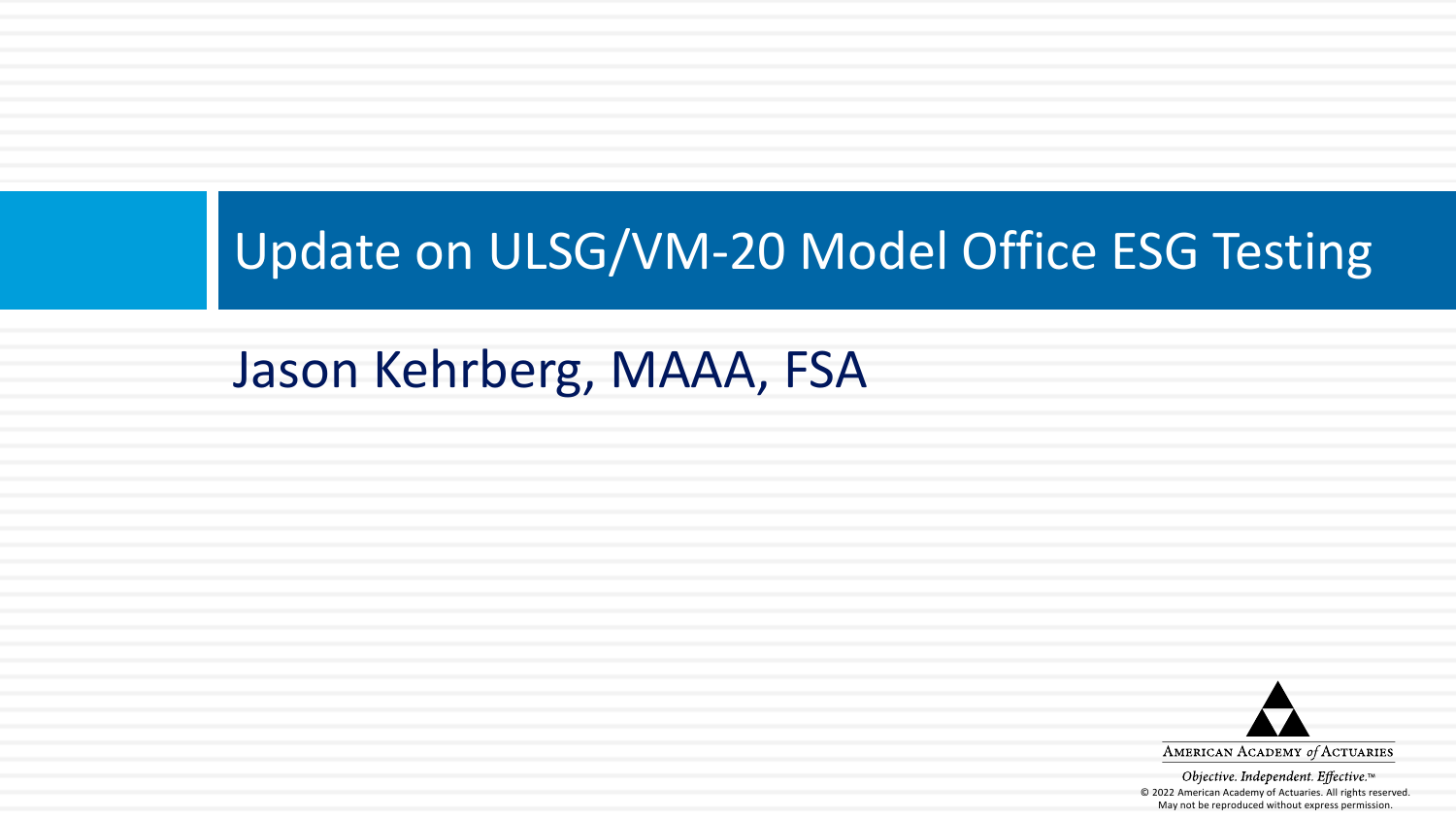#### Agenda for VM-20 Model Office Update

- 1. Changes and New Info
- 2. December 2020 Stochastic Reserves
- 3. Scenario Reserve Distributions
- 4. Sample Scenario Projections
- 5. December 2019 Stochastic Reserves
- 6. Preliminary Conclusions
- 7. Caveats

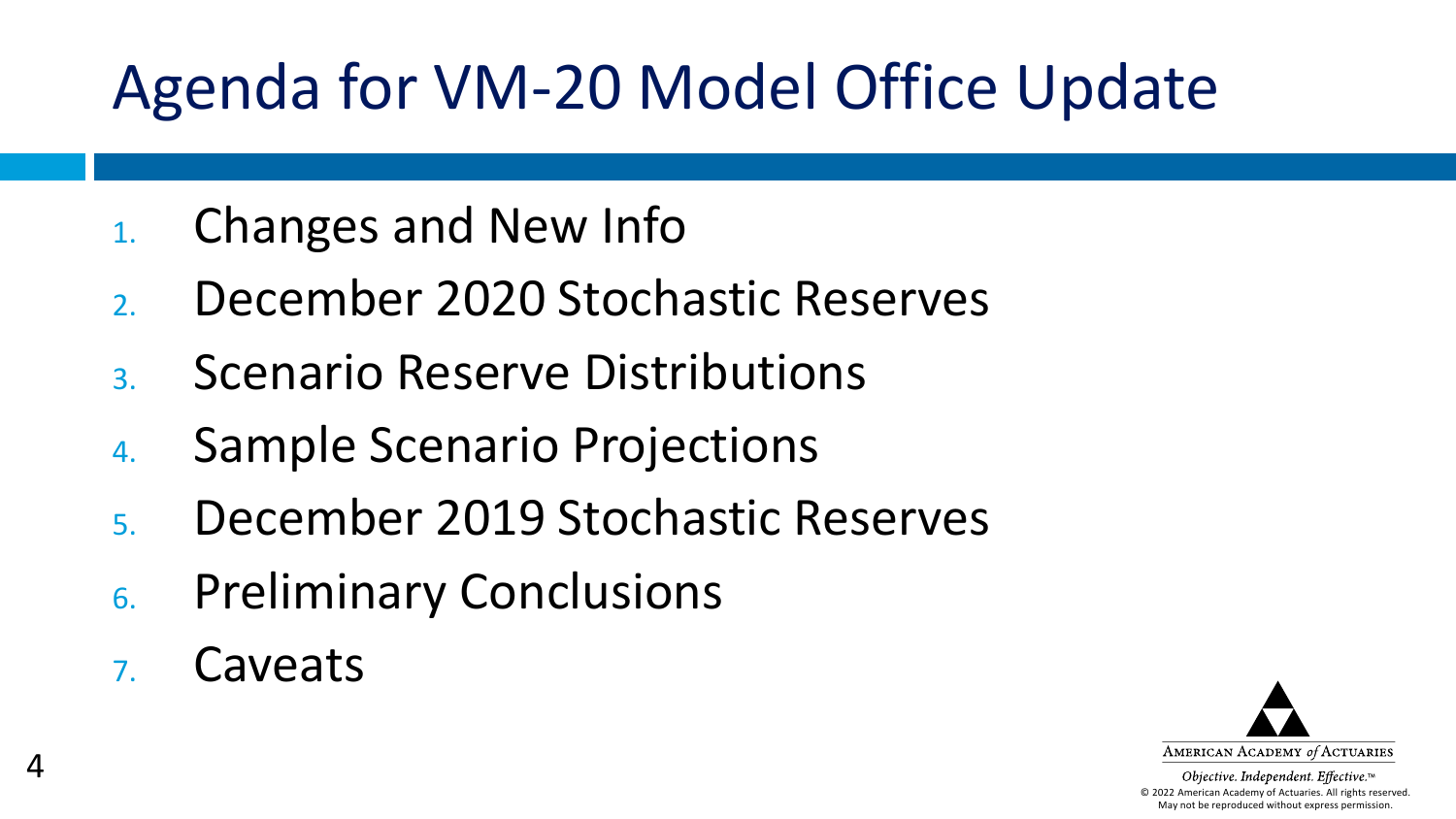#### VM-20 Model Office – Changes Since 3/3/22

- Guaranteed minimum crediting rate = 2% (was 3.25%; done to be more in line with current ULSG products, many of which use 1%)
- $\Box$  Units increased so premiums = \$12,000 each anniversary (was \$8,507; a scaling choice that won't impact comparisons between results)
- Borrowing rate = 105% of 1-year Treasury rate to be consistent with GPVAD discount rate (was 3-month Treasury rate + 1%)
- $\Box$  No other changes since 3/3/22

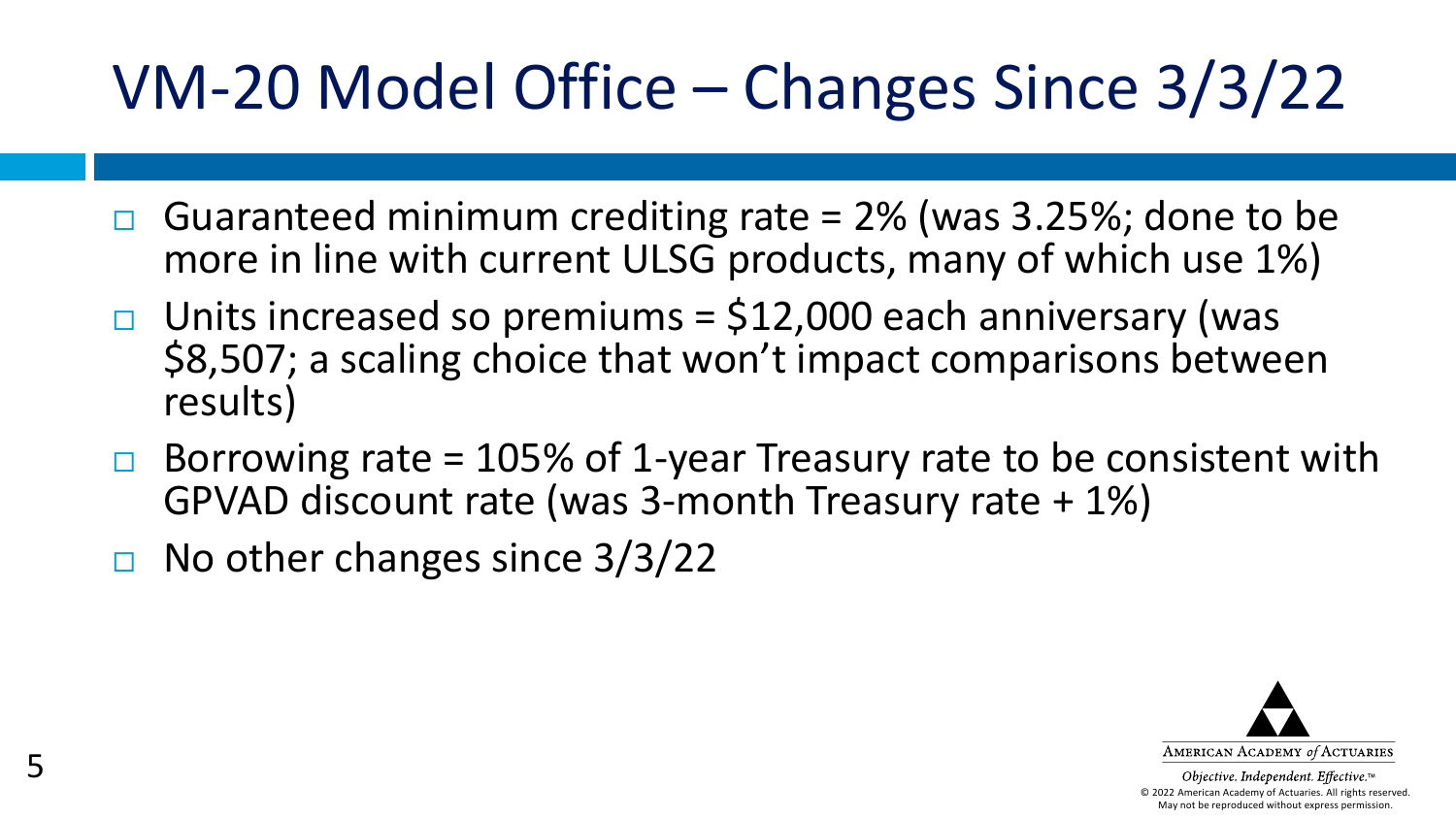#### VM-20 Model Office – Additional Info

- $\Box$  Using a single model point issued on the valuation date to a female non-smoker age 45
- **□** Using annual reinvestment frequency
	- Cash flows within year accumulate with interest at 3-month Treasury rate
- $\Box$  Assuming investment expense of 10 basis points (provided for completeness since not in 3/3/22 overview presentation; not a key assumption)
- $\Box$  Solving for starting assets solved within 0.1% of reserve

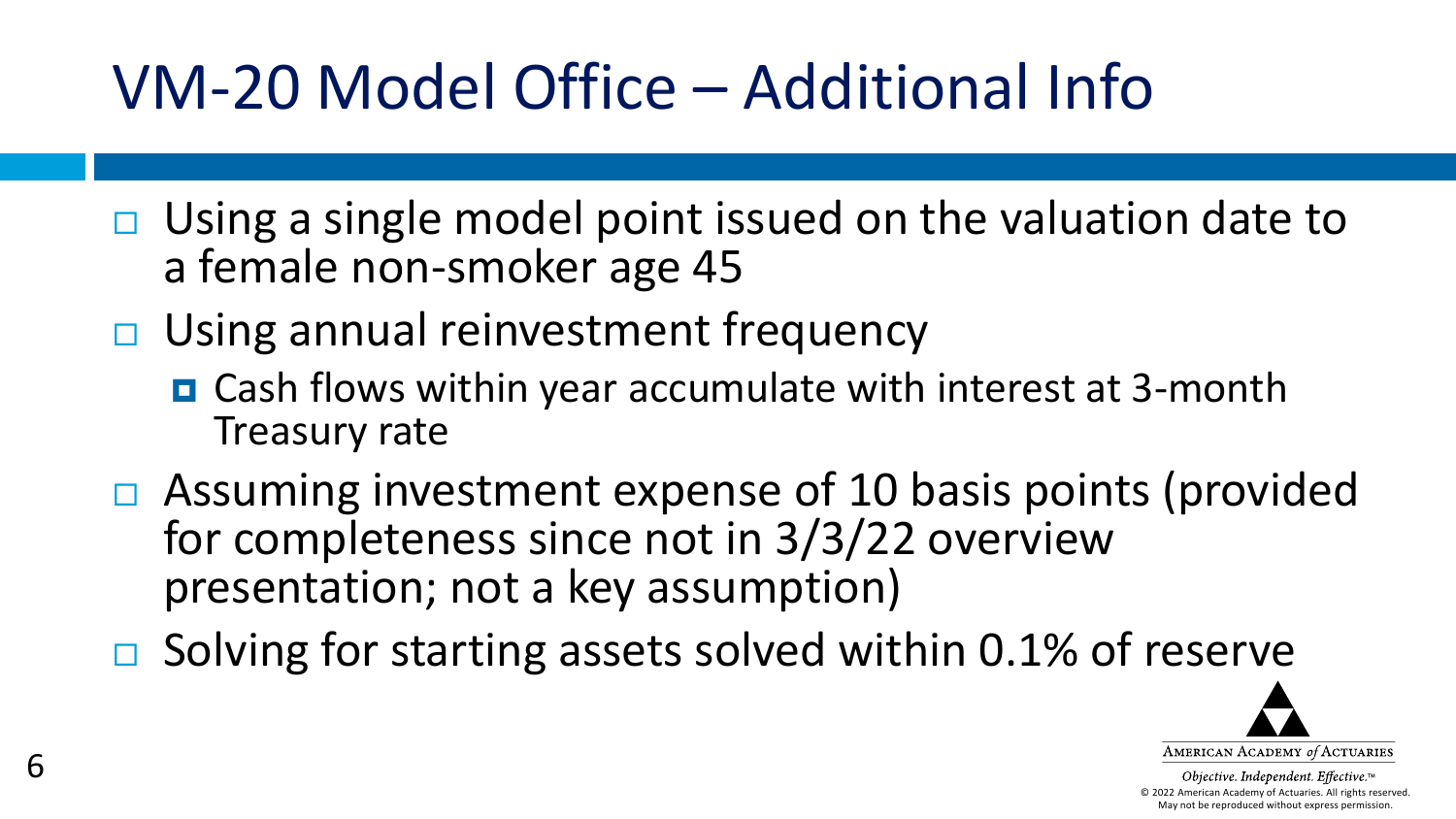## December 2020 Stochastic Reserves

| <b>Scenario Set</b>                          | <b>Stochastic</b><br><b>Reserve</b> | Initial Reserve / \$12K<br><b>Annual Premium</b> |
|----------------------------------------------|-------------------------------------|--------------------------------------------------|
| Academy Interest Rate Generator (AIRG)       | 18,511                              | 154%                                             |
| <b>Conning Oct21 Calibration (Unfloored)</b> | 39,193                              | 327%                                             |
| Conning with Generalized Fractional Floor    | 31,812                              | 265%                                             |
| Strommen with Shadow Rate Model Floor        | 28,556                              | 238%                                             |
| ACLI Reference Model v1.1                    | 31,659                              | 264%                                             |

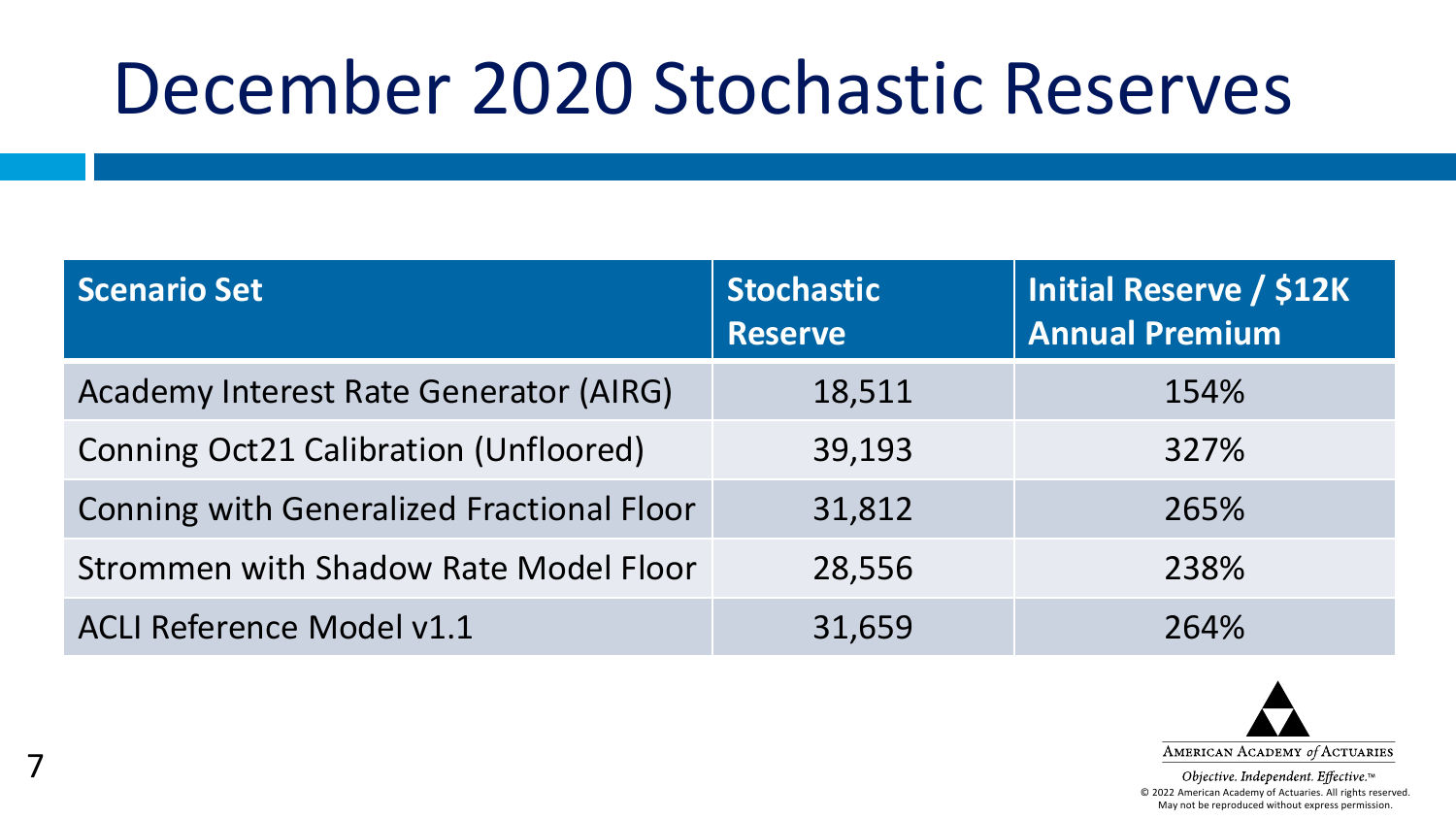### Scenario Reserve Distributions



• Note: Conning (Unfloored) line goes as high as 536,865, but graph is cut off to help with the scale

8

AMERICAN ACADEMY of ACTUARIES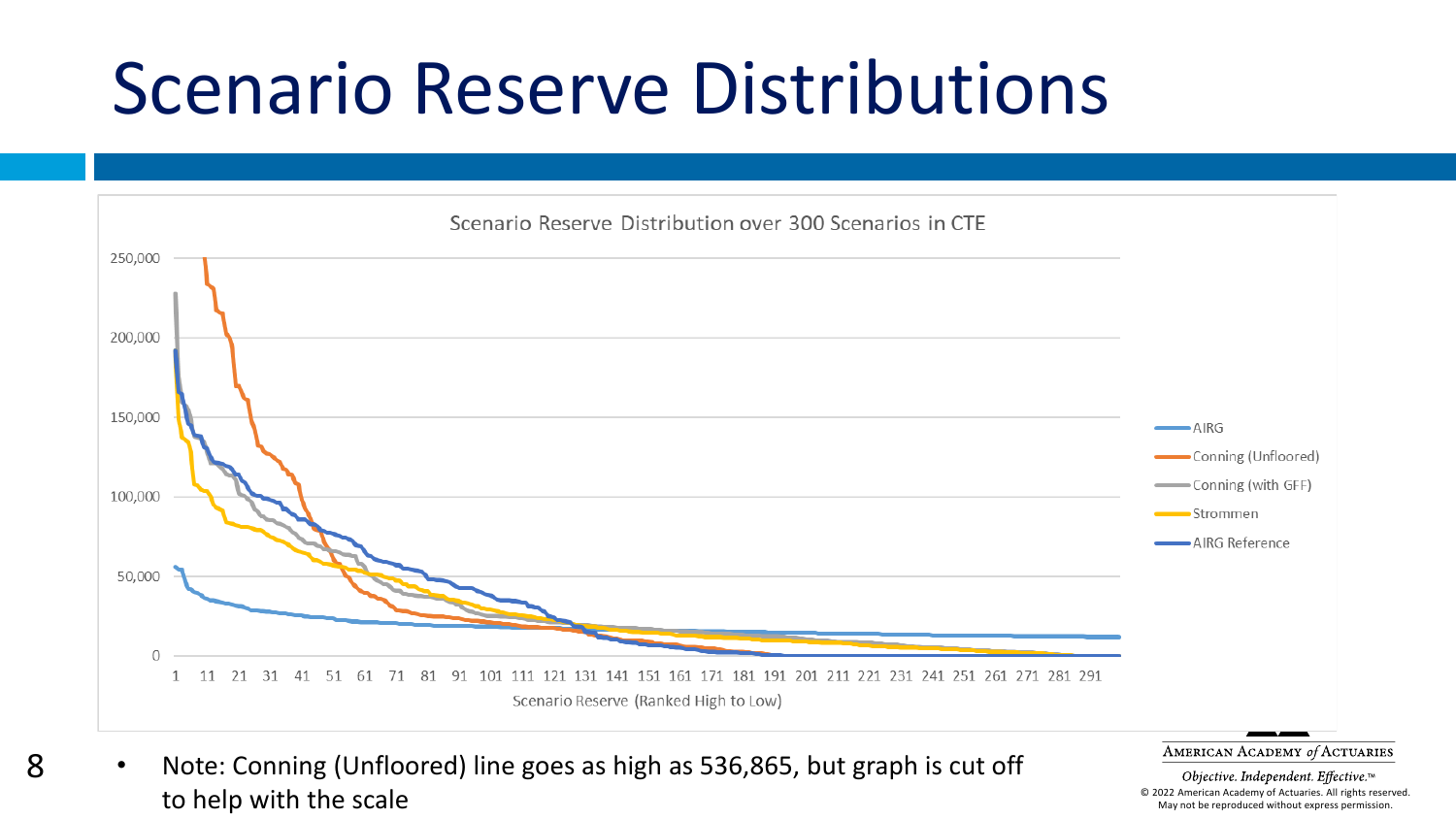# Sample Scenario Projections

- $\Box$  The graphs on the next 6 slides are samples of a good scenario, followed by the worst\* scenarios for each of the 5 scenario sets
	- **D** \*Only 1,000 out of 10,000 scenarios were run
- $\Box$  Each scenario has the same general pattern of flows:
	- **P** Premiums collected in early years builds up the asset base
	- Deaths and lapses over time decrease the incoming premiums and increase the outgoing claims
- $\Box$  Blue line is the projection of total assets
- $\Box$  Black line (dotted) is the Discount rate = 105% of 1 Year Treasury rate (prescribed)
- $\Box$  Orange line is a present value to valuation date of (-total assets)
	- Referred to as the "Present value of accumulated deficiencies" (PVAD)
	- The maximum PVAD referred to as the Greatest PVAD (GPVAD)

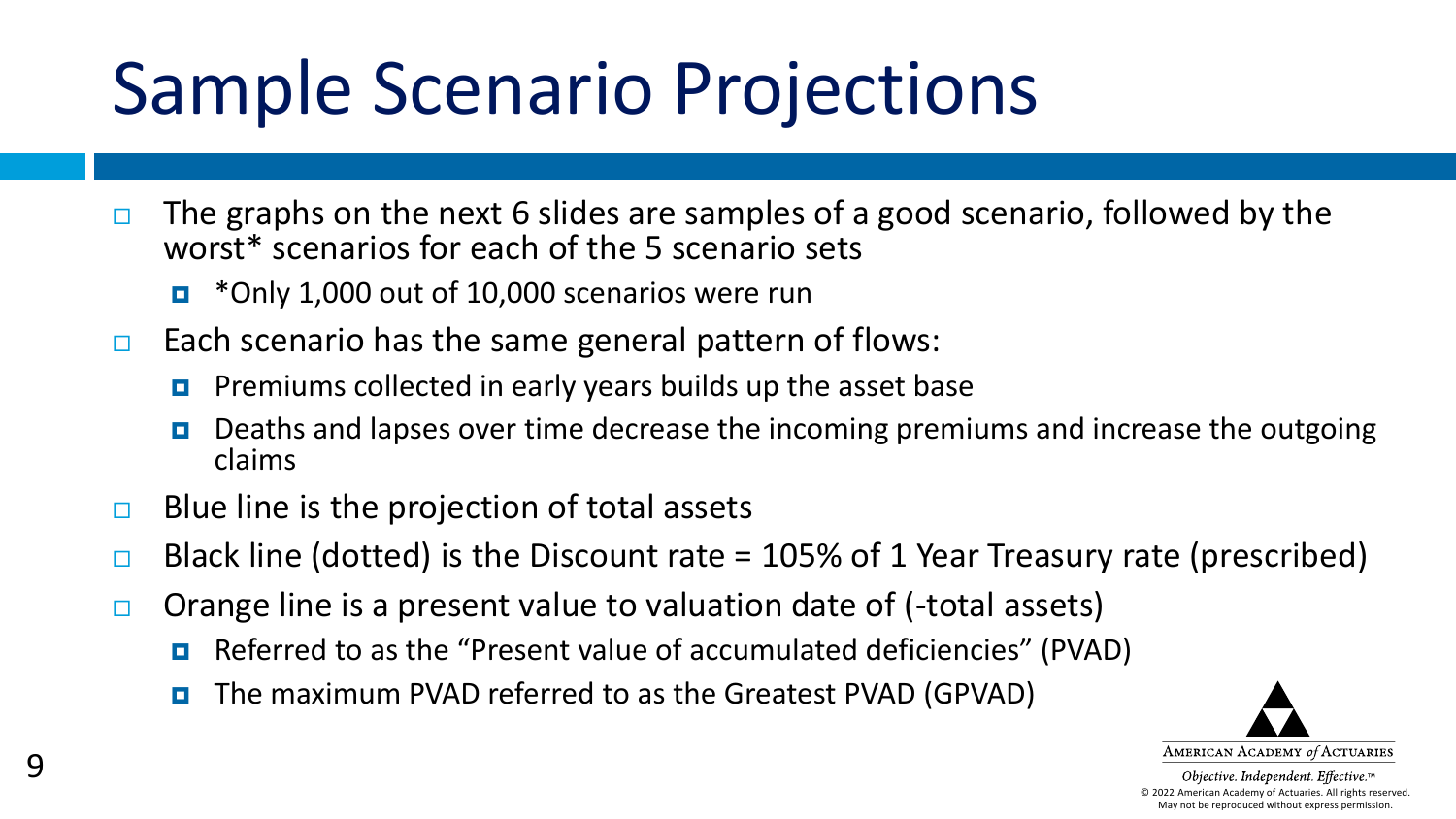# Sample Good Scenario



Starting Assets = 18,511

 $GPVAD =$ -18,511

#### **Scenario Reserve = 0**

• Assets remain positive, and PVAD remains lower than the negative of starting assets

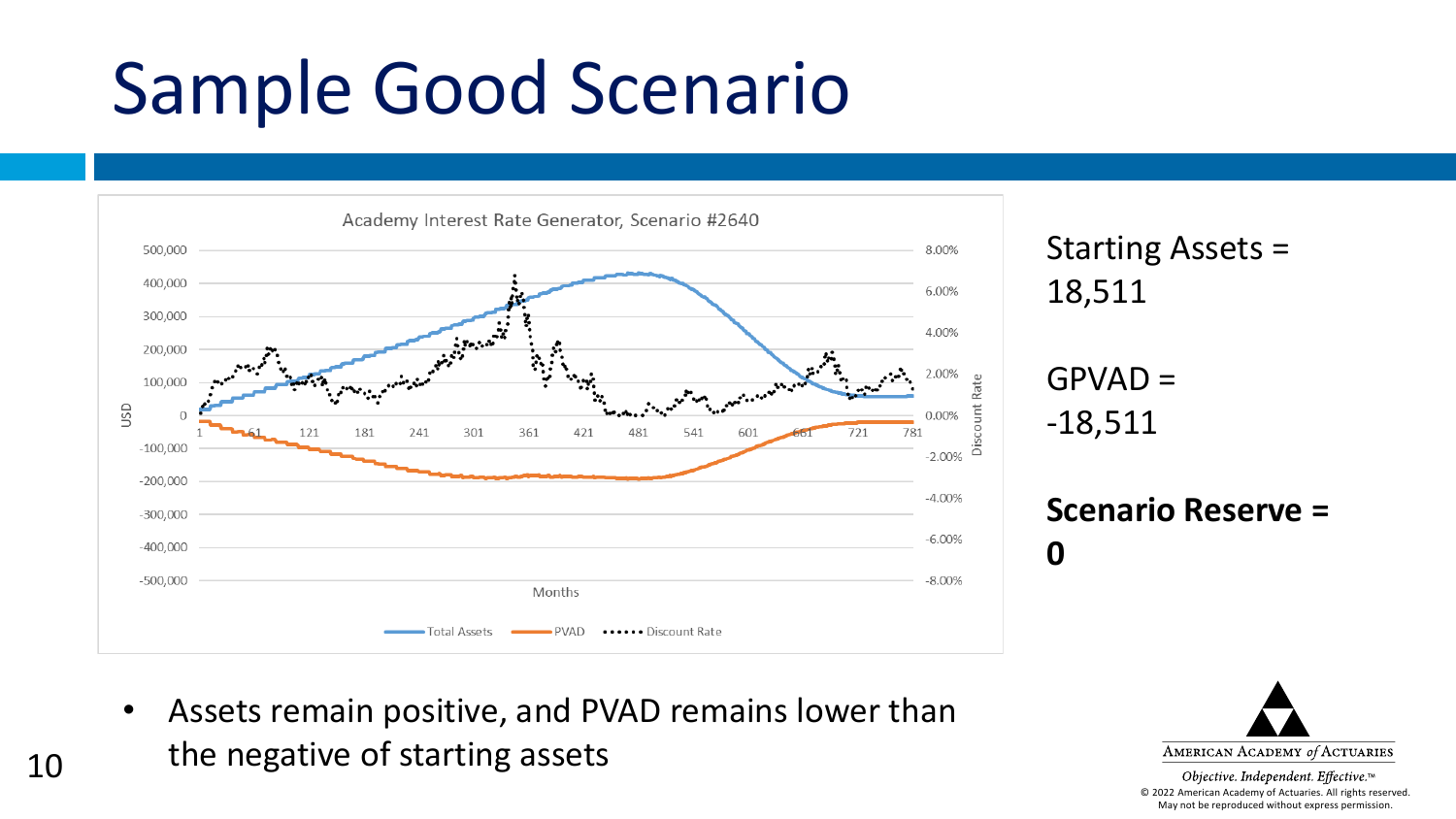## AIRG, Worst Scenario



Starting Assets = 18,511

 $GPVAD =$ 34,424

#### **Scenario Reserve = 55,935**

• Relatively higher 1-Year Treasury discount rates reduces the GPVAD



Objective. Independent. Effective.™ © 2022 American Academy of Actuaries. All rights reserved. May not be reproduced without express permission.

11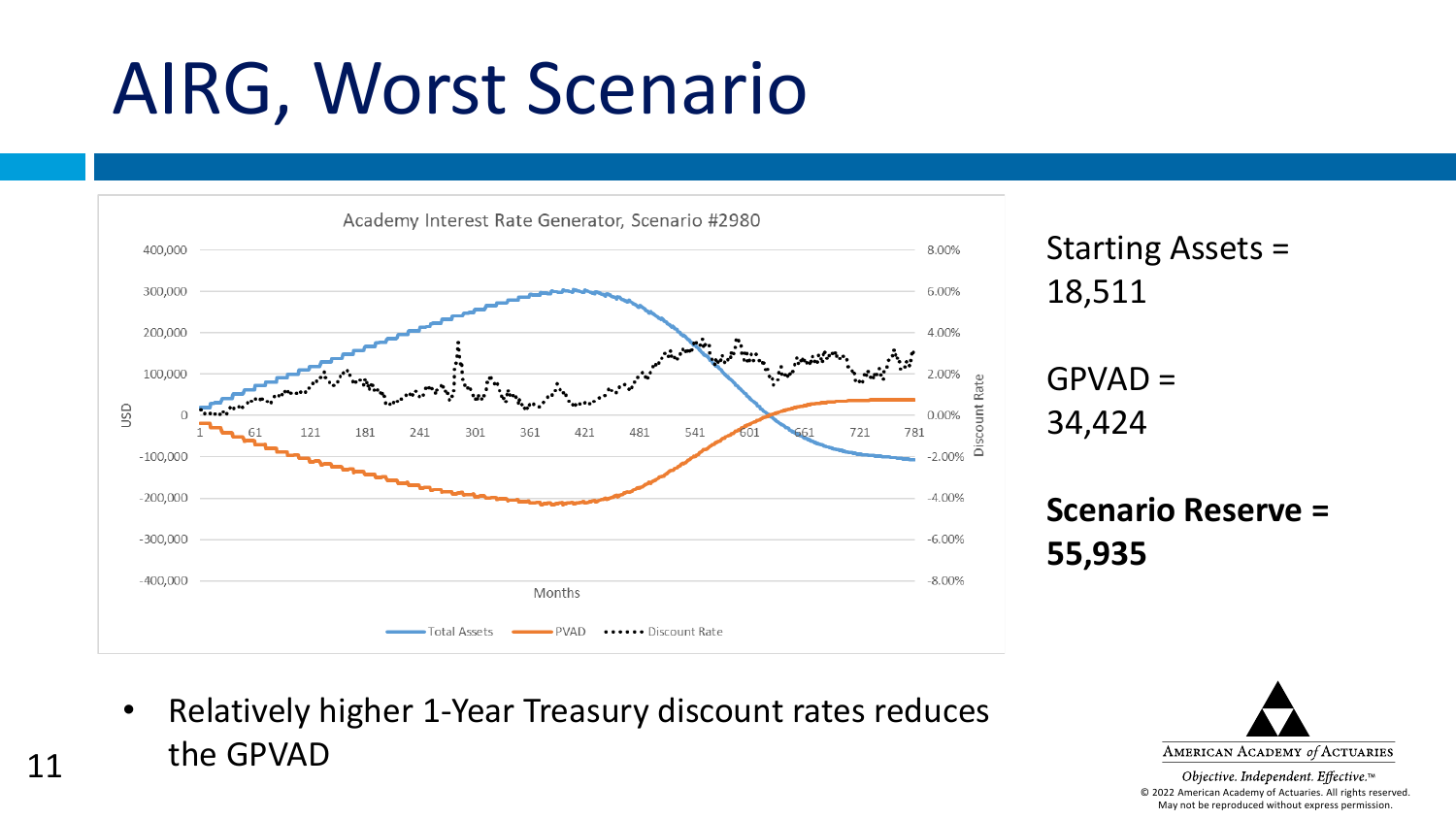# Conning (Unfloored), Worst Scenario



Starting Assets = 39,202

 $GPVAD =$ 497,663

**Scenario Reserve = 536,865**

• Very negative 1-Year discount rates over many years leads to extremely large GPVAD

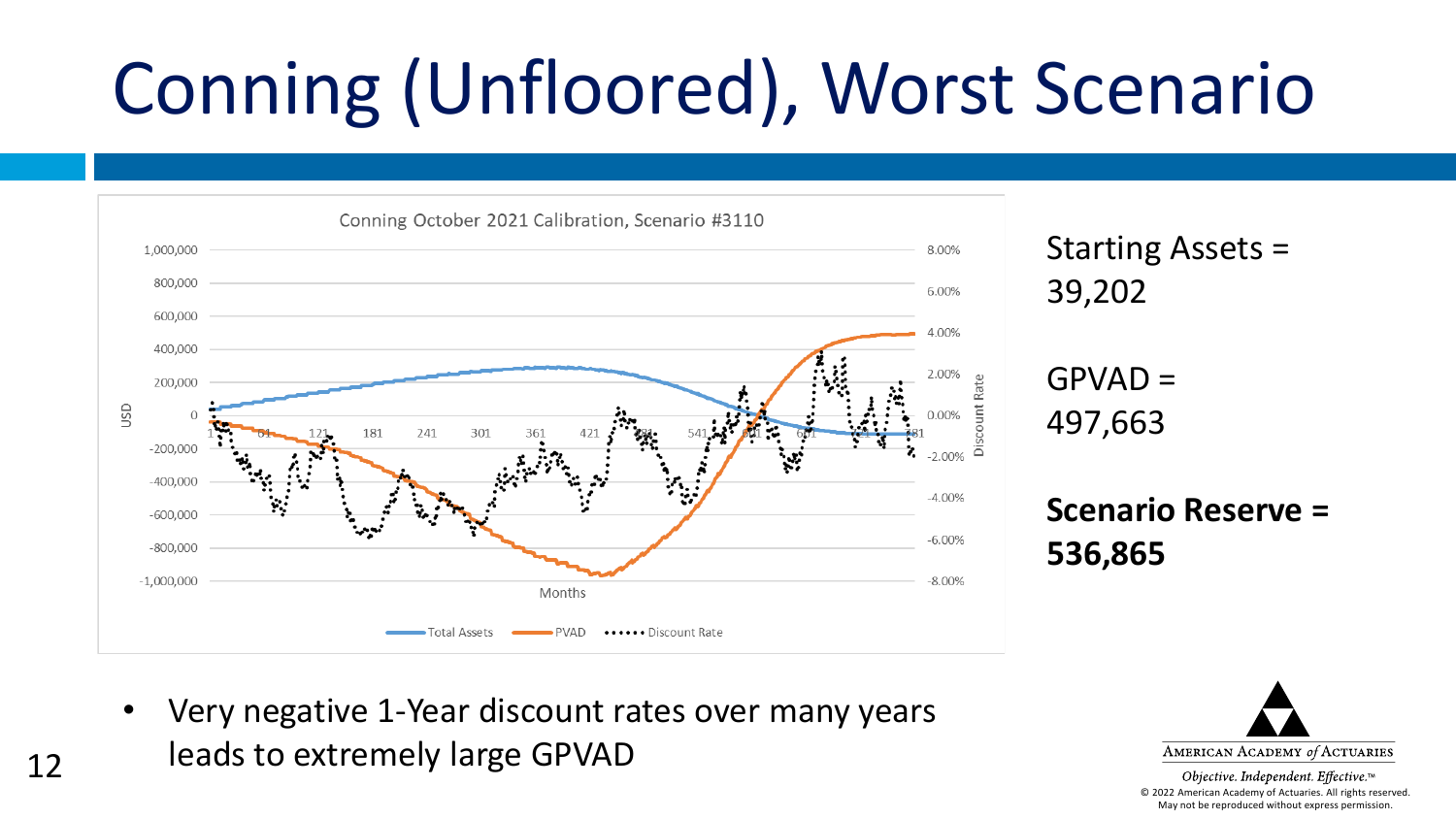# Conning (with GFF), Worst Scenario



Starting Assets = 31,828

 $GPVAD =$ 195,913

**Scenario Reserve = 227,741**

• This scenario has several years where the GA asset portfolio is earning less than the 2% minimum crediting

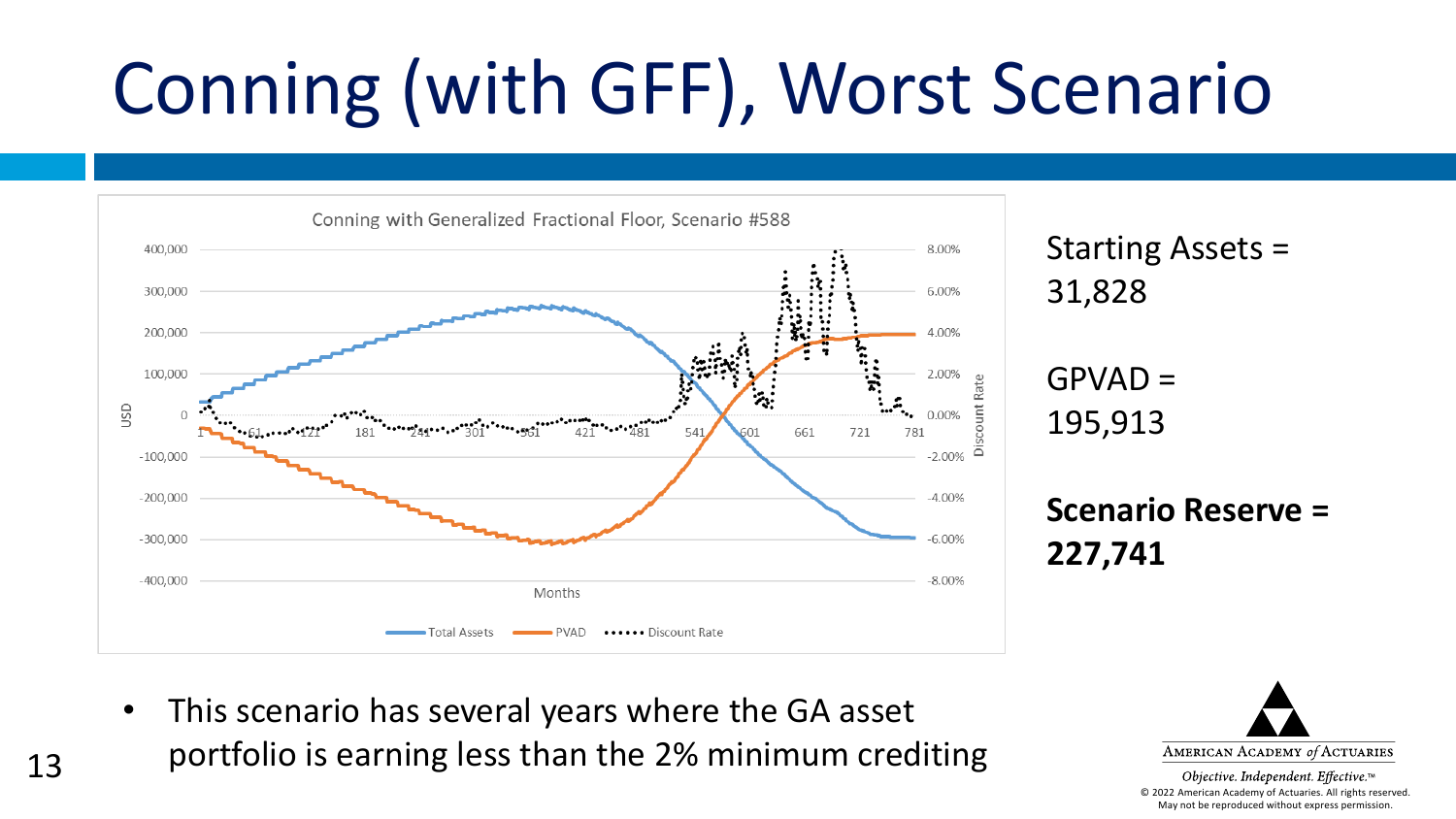# Strommen, Worst Scenario



Starting Assets = 28,561

 $GPVAD =$ 163,055

#### **Scenario Reserve = 191,616**

• Similar to the last slide, but a little less asset deficiency

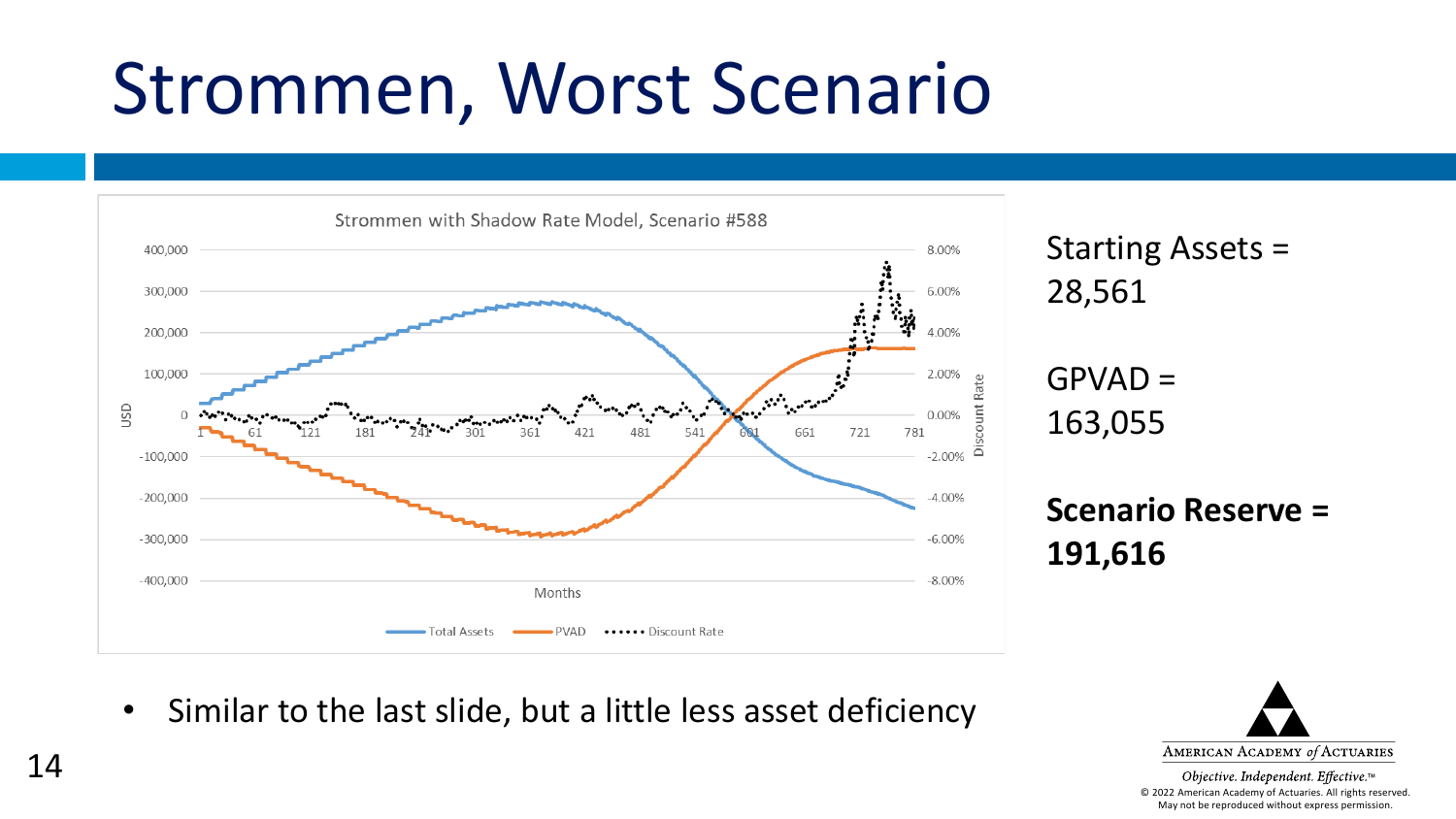# ACLI Reference, Worst Scenario



Starting Assets = 31,666

 $GPVAD =$ 160,211

#### **Scenario Reserve = 191,877**

• Similar to the last 2 slides, but discount rates remain near 0%

15

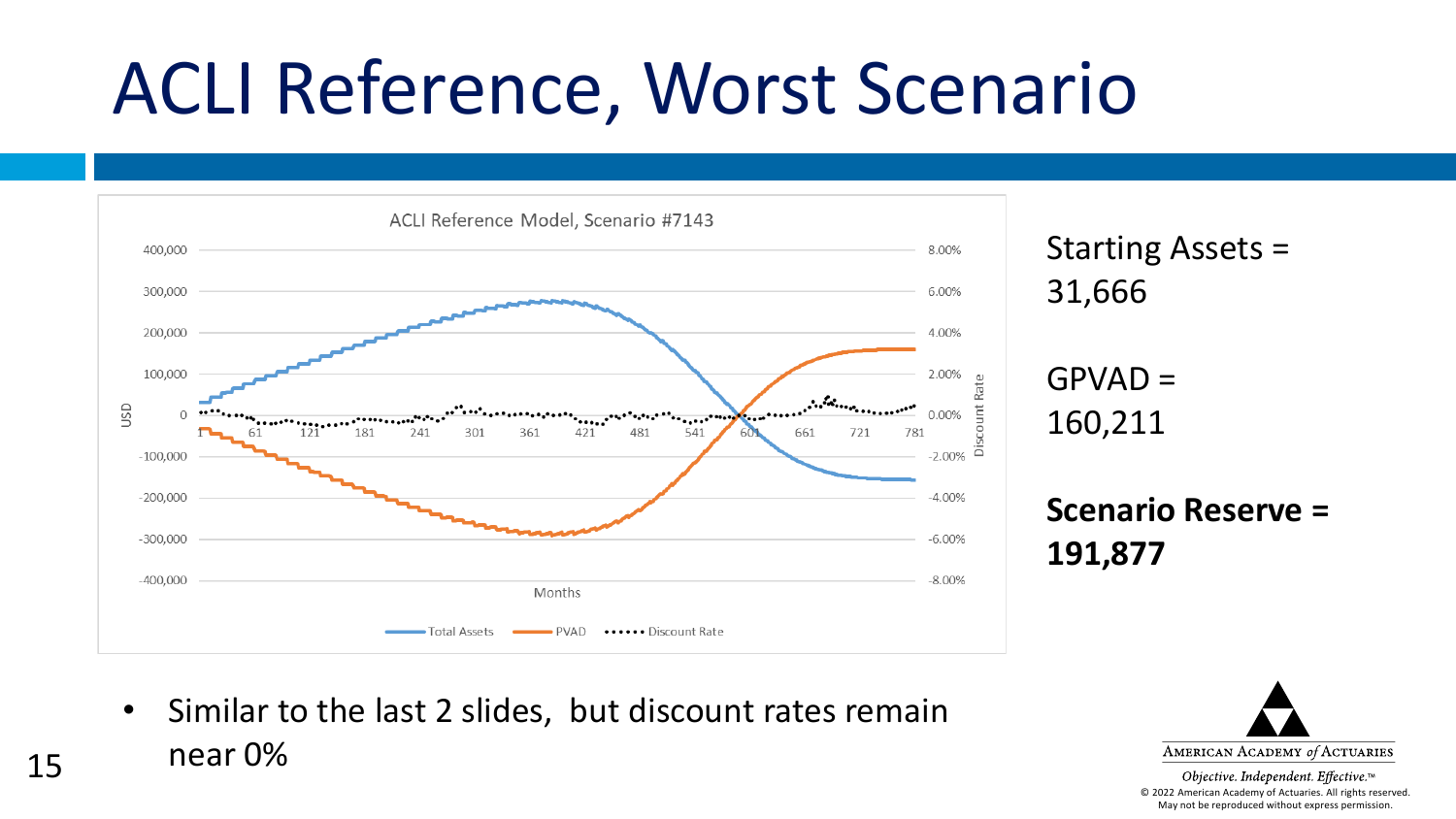## December 2019 Stochastic Reserves

| Scenario Set                              | <b>Stochastic Reserve</b> | % Change vs. 2020 |
|-------------------------------------------|---------------------------|-------------------|
| Academy Interest Rate Generator (AIRG)    | 15,200                    | $-17.9%$          |
| Conning Oct21 Calibration (Unfloored)     | TBD                       | N/A               |
| Conning with Generalized Fractional Floor | <b>TBD</b>                | N/A               |
| Strommen with Shadow Rate Model Floor     | TBD                       | N/A               |
| <b>ACLI Reference Model v1.1</b>          | 22,786                    | $-28.0\%$         |

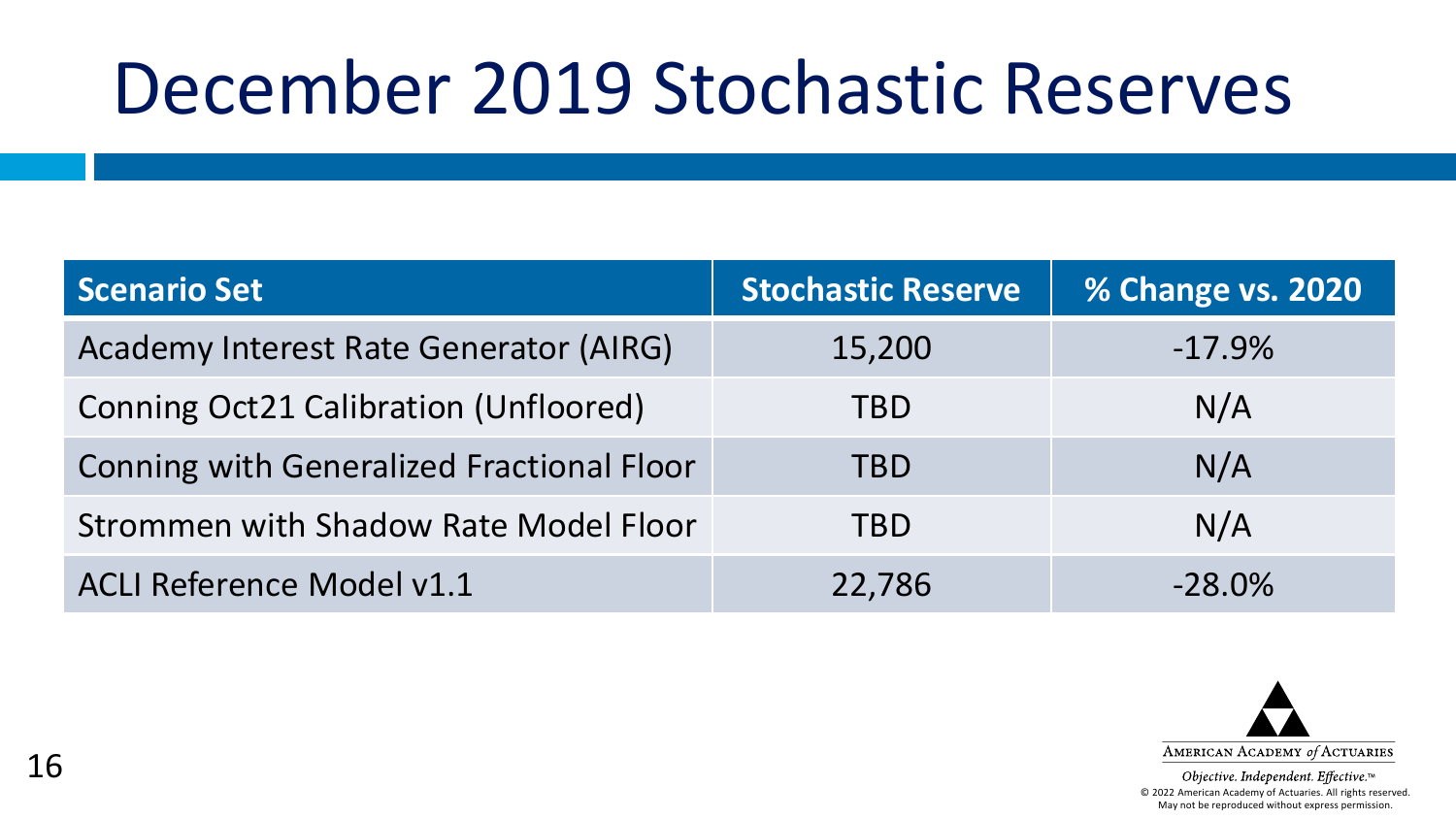# Preliminary Conclusions

- Impact to reserves expected to be very large under any of the scenario sets considered
	- **Primarily due to the new "low-for-long" requirements, which are not present** in the current AIRG
	- **High premiums used in this model office is very conservative and limits the** value of the secondary guarantee
	- **E** Lower premiums would strengthen the secondary guarantee and make the product riskier, which would be expected to produce even greater impacts
- □ Conning's unfloored scenarios produces some extreme scenario reserves
	- **Primarily due to discounting deficiencies at 105% of 1-Year Treasury, which can** be extremely negative

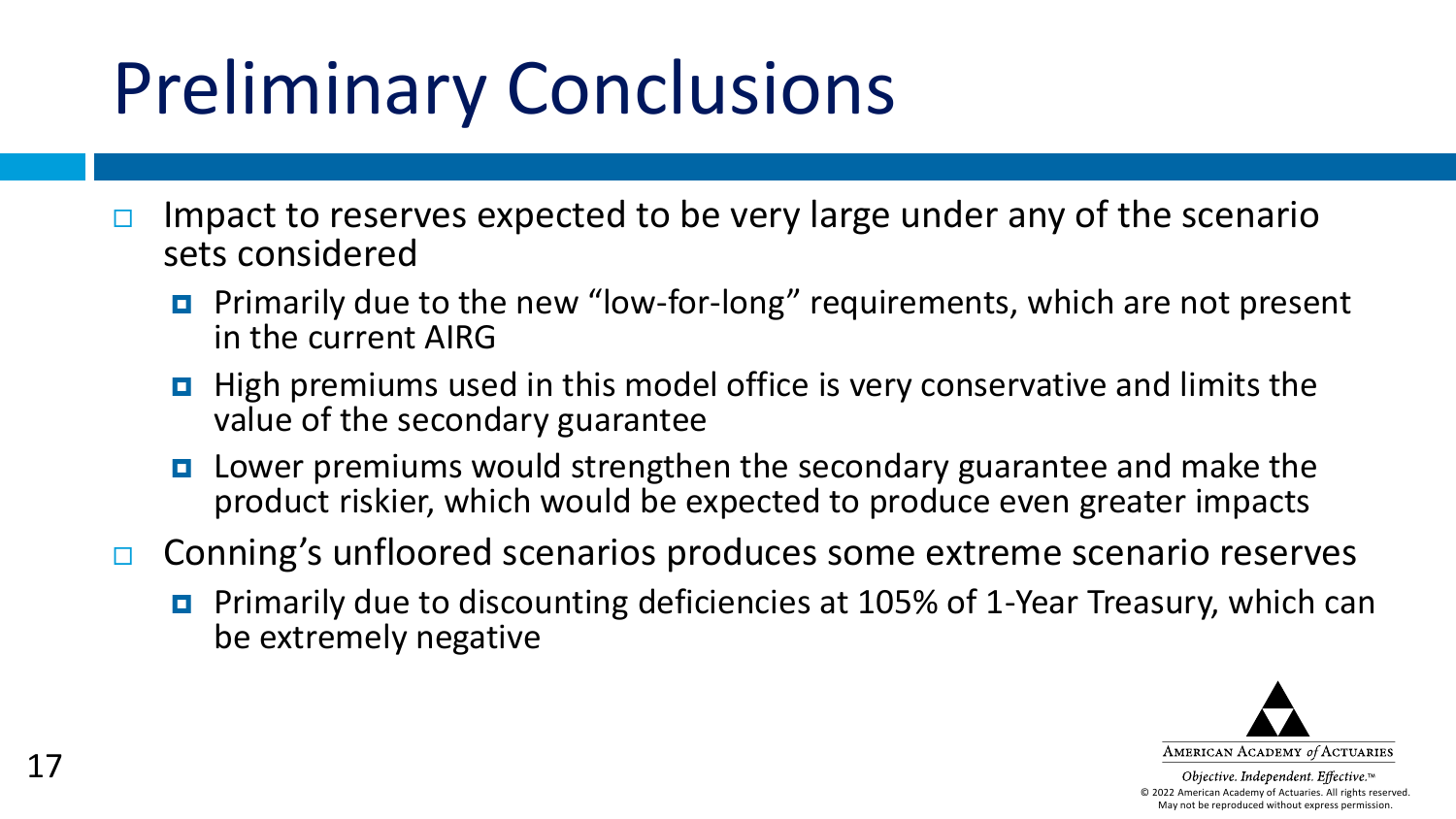

- $\Box$  Intended as an illustrative single data point (single model point issued on valuation date; no future sales) for assessing materiality and relative impact to reserve levels and volatility from a change to the scenarios
- $\Box$  Selected ULSG product has exposure to interest rates only, no exposure to equity or bond fund returns
- Not intended to:
	- Cover wide variety of life products available on the market
	- Reflect a full distribution of issue ages / genders within the given product
	- Thoroughly test all the underlying assumptions
	- Be used as a basis for assessing appropriateness of an Economic Scenario Generator

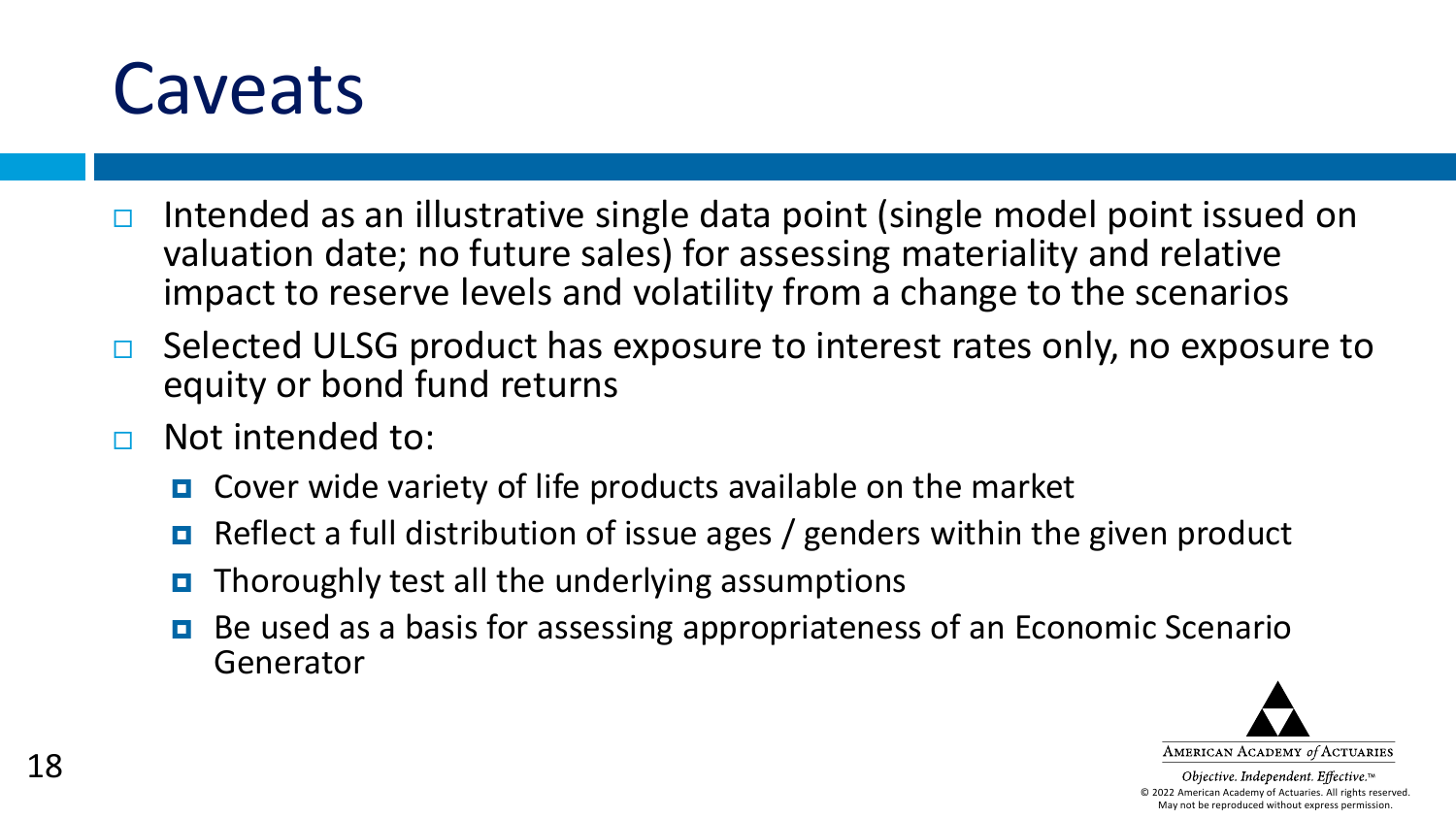#### Update on VA/VM-21 ESG Model Office Testing

#### Albert Zlogar, MAAA, FSA

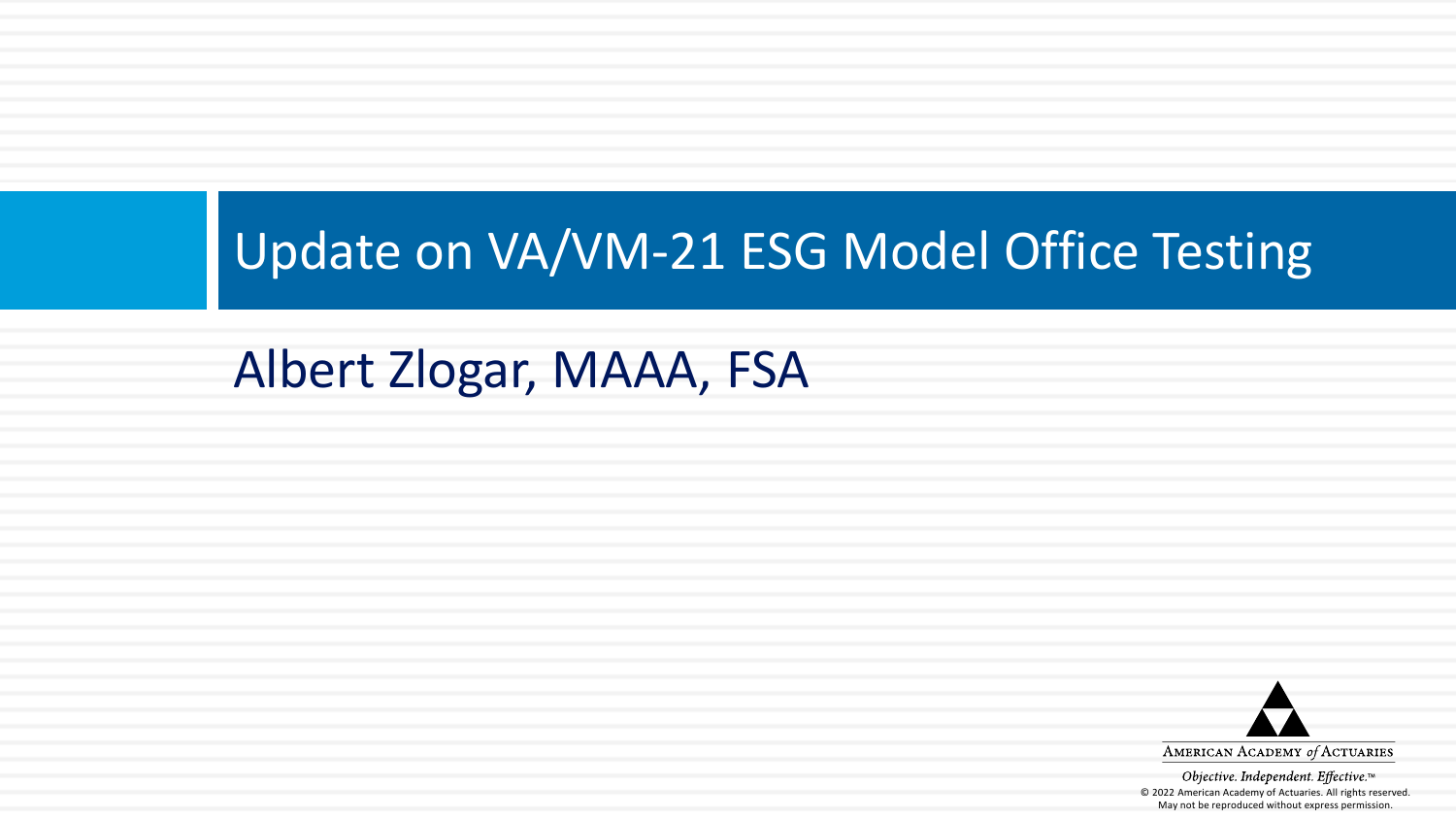# Agenda for VA Model Office Update

- 1. Product specification and model updates since 3/3/22
- 2. Listing of product specifications and assumptions
- 3. VM-21 Reserve and C3P2 Total Asset Requirement (TAR) method description
- 4. Sample Scenario Reserve calculations
- 5. Summary of results all scenario sets
- 6. Preliminary conclusions
- 7. Large Cap Equity Fund return comparisons
- 8. Scenario reserve distributions
- 9. Preliminary sensitivity testing
- 10. Caveats

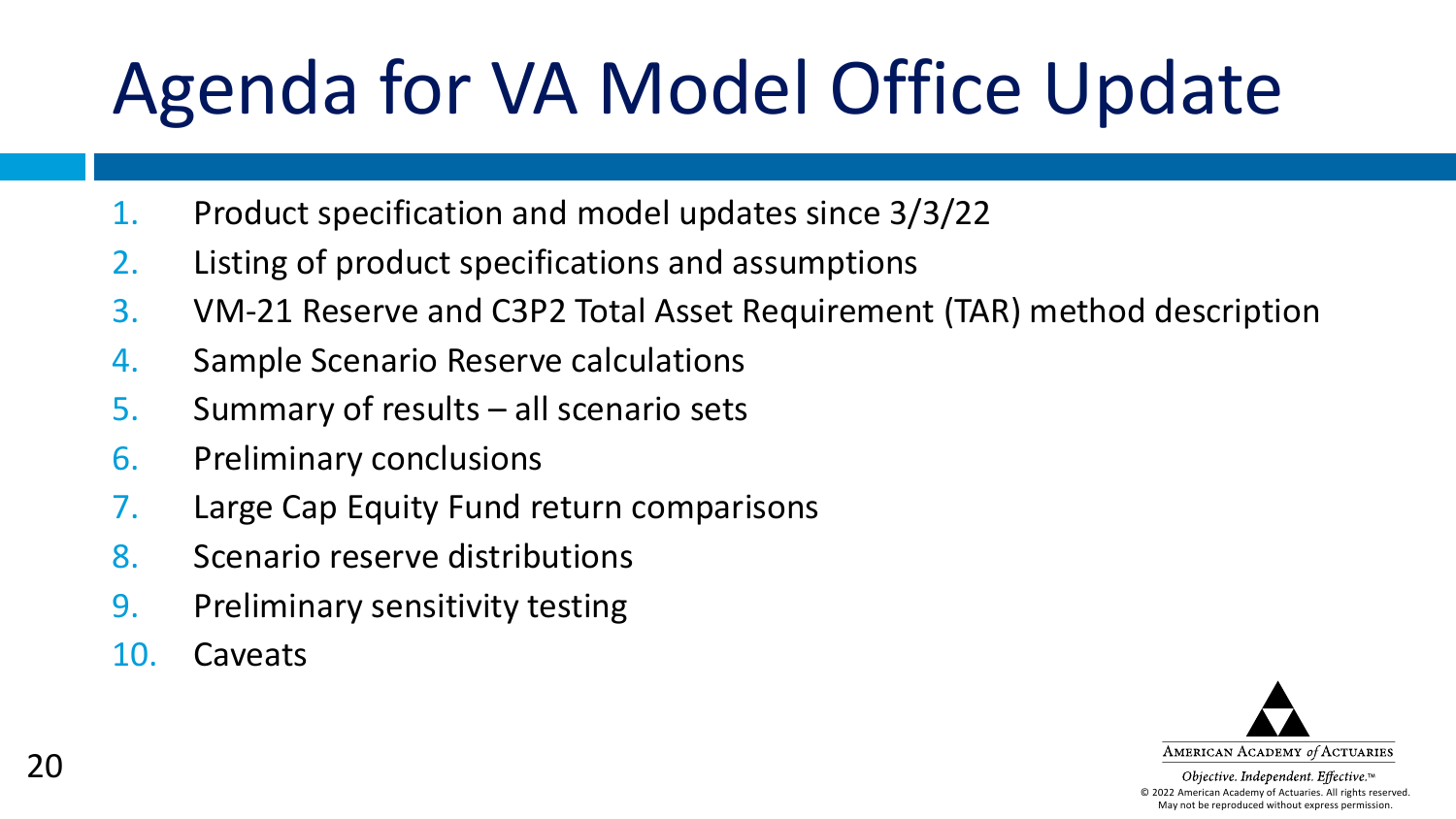### VM-21 Model Office – Changes Since 3/3/22

- Guaranteed Lifetime Withdrawal Benefit (GLWB) maximum lifetime withdrawal percentages by attained age band at income election were reduced at ages 70+ to be more in line with current products. The attained age 70 percentage used for these tests was reduced from 5.50% to 5.00%.
- $\Box$  Model refinement made to more accurately calculate discounting of accumulated asset deficiencies to calculate GPVAD (refined net earned rate vector on additional assets (NAER), etc.)
- $\Box$  No other changes since 3/3/22
- $\Box$  The current product specifications and assumptions used for these test results are shown in the next 4 slides

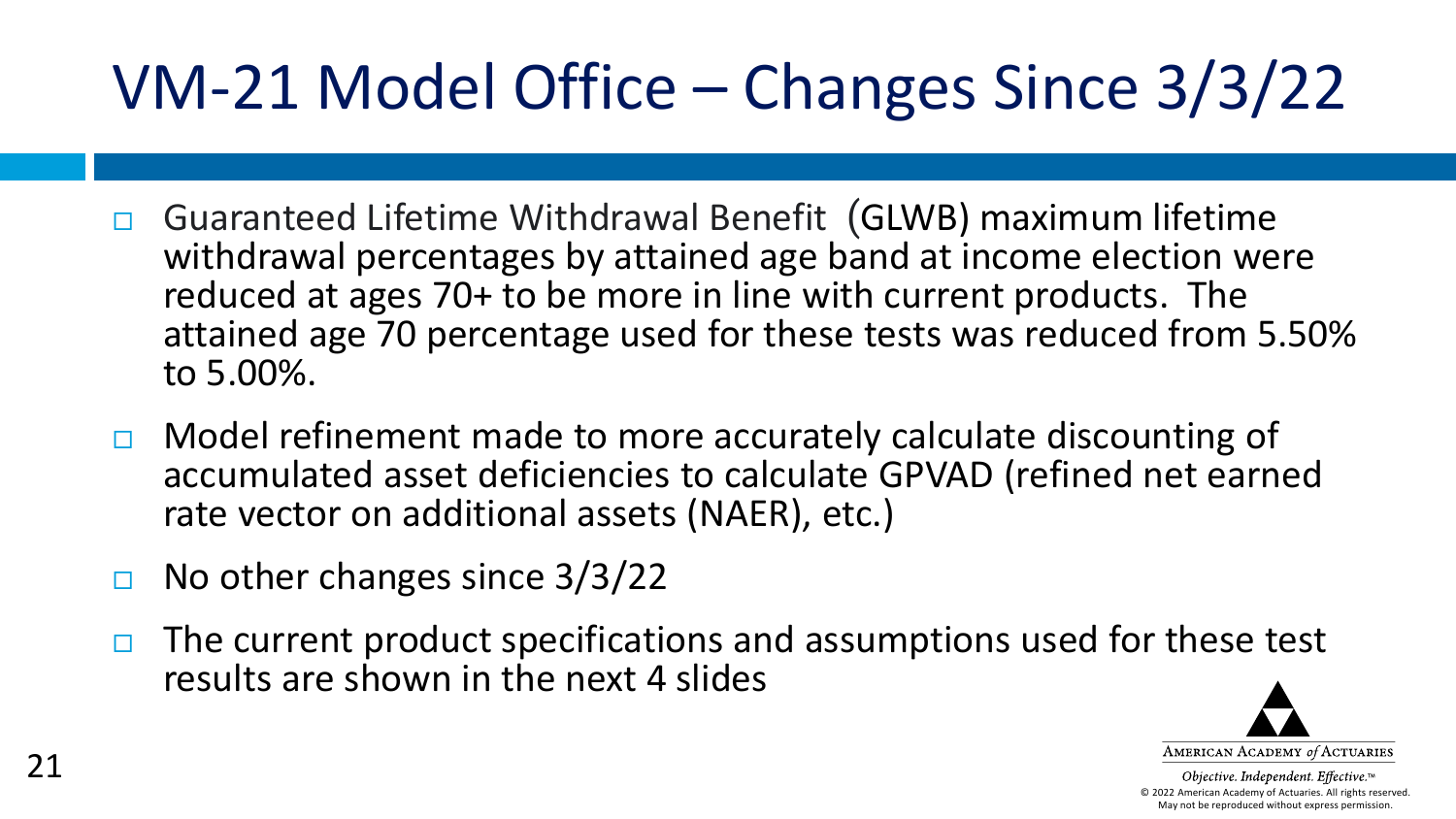# Product Specifications

- Variable Annuity with a GLWB and Guaranteed Minimum Death Benefit (GMDB) (details on next slide)
- $\Box$  Seven-year surrender charge period
- Single model point issued to age 60 male on the valuation date with single premium of \$100,000
- **Premium/fund allocation: all of the single premium is invested in** separate account funds, allocated 80% U.S. large cap equity and 20% long term U.S. corporate bond funds
	- **D** Monthly fund rebalancing to maintain 80/20 mix.

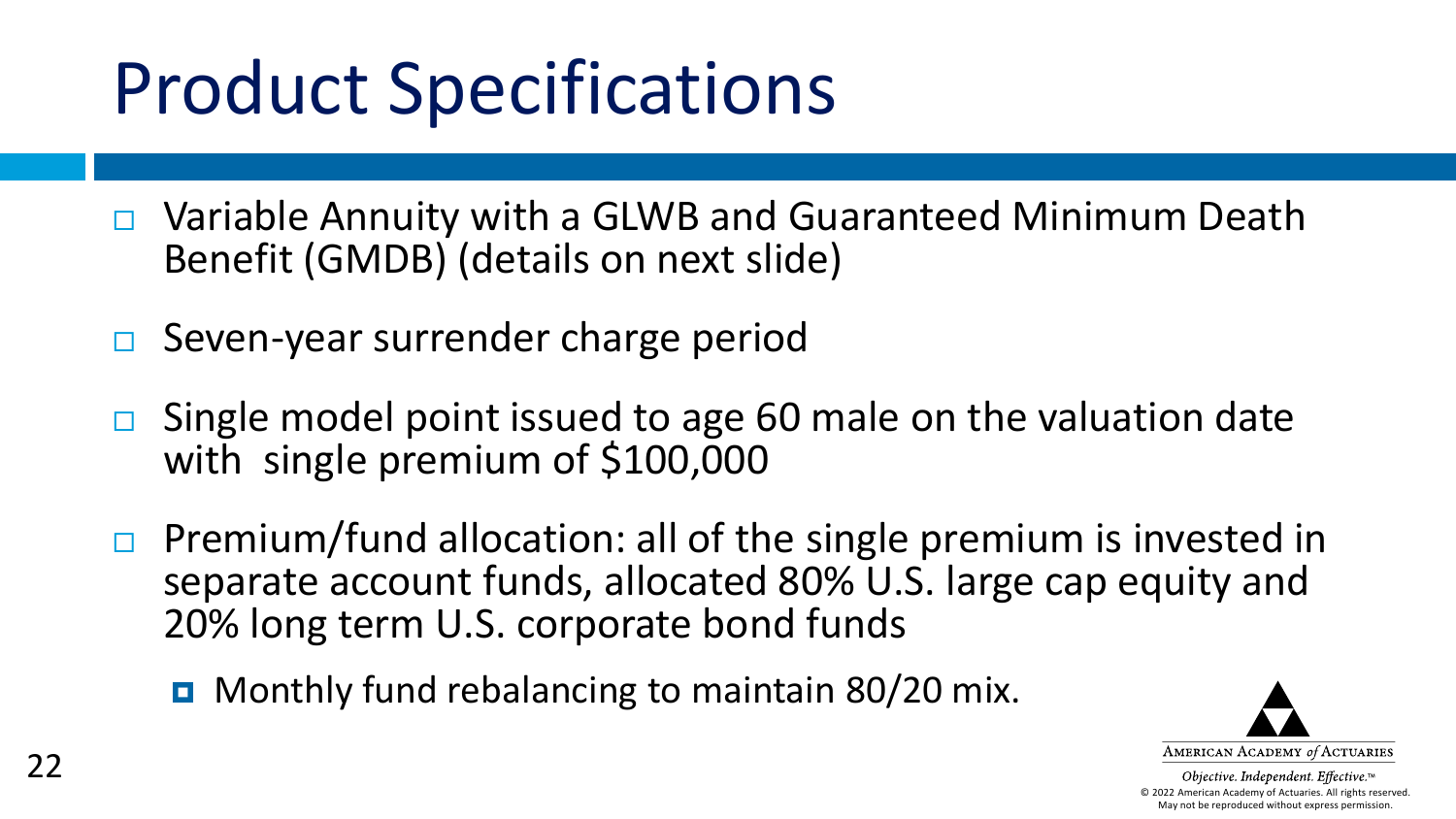# Product Specifications

|                            | <b>Variable Annuity Base contract</b> |             |                                                                                         |
|----------------------------|---------------------------------------|-------------|-----------------------------------------------------------------------------------------|
| Issue age                  | 60                                    |             |                                                                                         |
| Single premium at issue    | \$100,000                             |             |                                                                                         |
| Fund allocation            |                                       |             | 80% US large cap equity / 20% US LT Corp bond, rebalanced monthly                       |
| M&E risk charges (annizd.) | 1.30% (applied to fund value)         |             |                                                                                         |
| Inv mgmt fee (annizd)      |                                       |             | 0.75% (half of this fee comes back to company as guaranteed revenue sharing)            |
| Surrender charge period    | 7 years                               |             |                                                                                         |
| SC% of deposit             | 8, 7, 6, 5, 4, 3, 2%                  |             |                                                                                         |
| <b>Guaranteed Benefits</b> | <b>GLWB</b>                           | <b>GMDB</b> |                                                                                         |
| Benefit Base Rollup %      | 5%                                    | 5%          | Benefits based on Max [actual fund value, premium accum. at 5% compounded]              |
| Rollup period              | 10 years                              |             | Up to age 80 Guaranteed Minimum Benefit base stops accumulating at 5% after this period |
| Ratchet or reset           | No.                                   | No          | If time allows, may test a ratchet benefit enhancement (max anniv value)                |
| lWithdrawals               | Pro-rata <sup>1</sup>                 | Pro-rata    |                                                                                         |
| Rider charge (annizd.)     | 1.20%                                 | 0.30%       | calculated on the roll-up benefit base, deducted monthly from fund value                |
| lGLWB withdrawal rate %    |                                       |             |                                                                                         |
| Attained Age 59-64         | 4.00%                                 |             | WD percent applied to max(fund value, benefit base) based on att age at time            |
| Attained Age 65-74         | 5.00%                                 |             | of income election, which defines the lifetime max annual income amount.                |
| Attained Age 75-79         | 5.25%                                 |             | 5-year waiting period from issue required prior to income election.                     |
| Attained Age 80+           | 5.50%                                 |             |                                                                                         |

1. Prorata reduction in guaranteed benefit base for any WDs taken in excess of (a) or (b), where (a) is the annual 10% free WD amount prior to income election, and (b) is the GLWB guaranteed annual withdrawal amount after income election. Upon income election, the fund value reduces dollar for dollar as WD's are taken

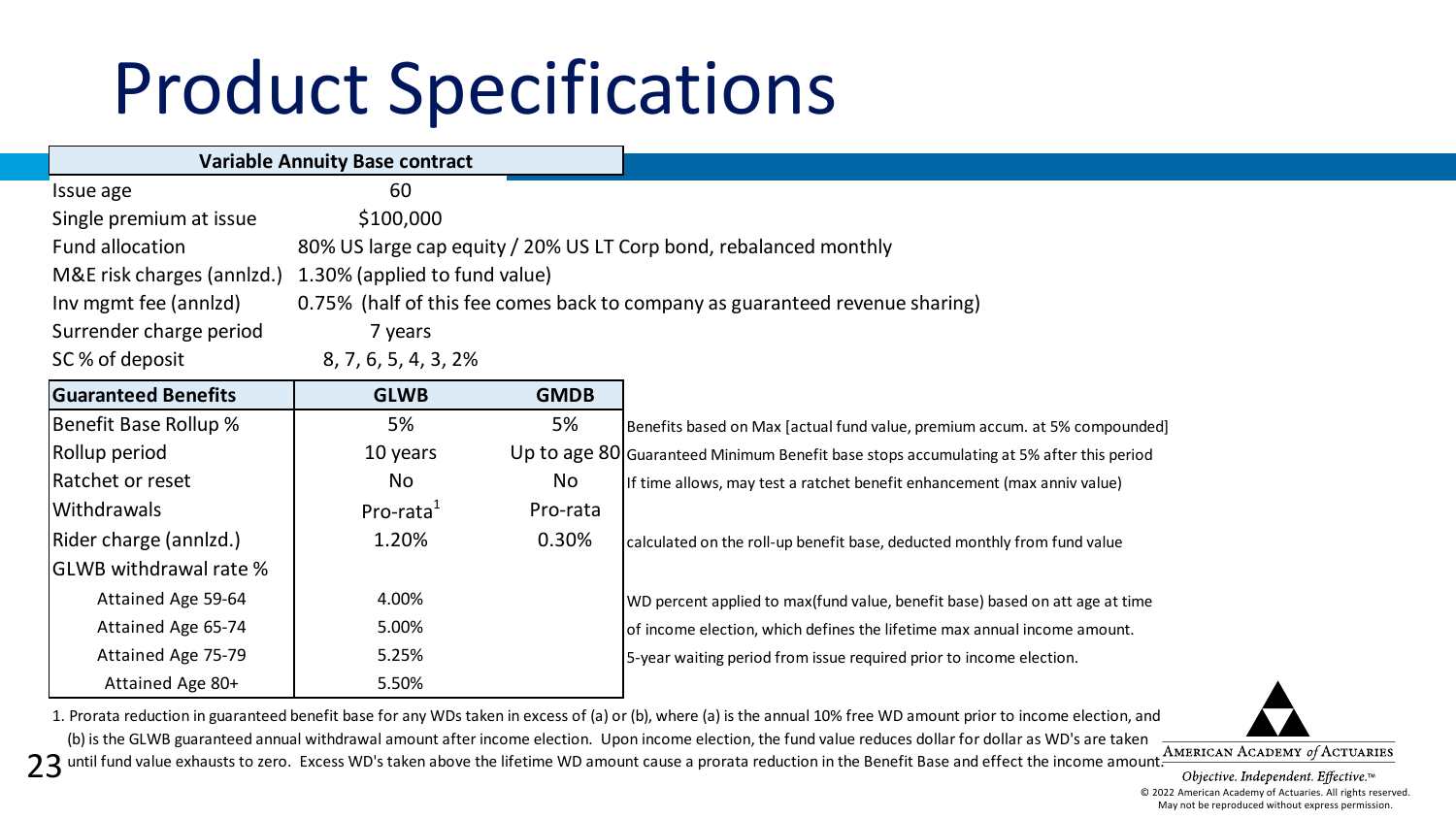# Liability Assumptions

- Used VM-21 prescribed Additional Standard Projection Amount (ASPA) assumptions for lapse, mortality and expense (broadly reflects average industry experience):
	- Lapse rates decrease as guaranteed benefit is more in the money and zero when fund value exhausts, and reflect policy duration (pre/post SC period, ultimate)
		- In-the-moneyness(t) for GLWB defined as GAPV future income benefits(t) > current fund value(t)
		- GAPV discount rate is 10 year UST as of the valuation date
	- Mortality 2012 IAM, improvement scale G2, VM-21 ASPA Fx factors
	- **Expense:** \$100 per policy + 7bp on fund value annual maintenance & overhead
- $\Box$  Exception to prescribed ASPA assumptions used for GLWB income election:
	- Instead of ASPA WD delay cohort method (many multiple election date cohorts), assumed 100% election at end of contract year 10 (highest guaranteed benefit base roll-up duration), at attained age 70 in this case
	- Assumed 100% of maximum GLWB withdrawal percentage (applied to max of EoY 10 fund value or benefit base) is taken as lifetime income amount at year 10 election
	- Both of the above (timing and amount) are more conservative than prescribed and industry experience and were assumed for initial modeling convenience and time constraints
		- Industry experience shows multiple election dates occur as well as < 100% of max WD rate taken
- $\Box$  No other partial withdrawals, Required Minimum Distributions (RMDs) or non-conforming/excess withdrawals assumed other than the GLWB withdrawals

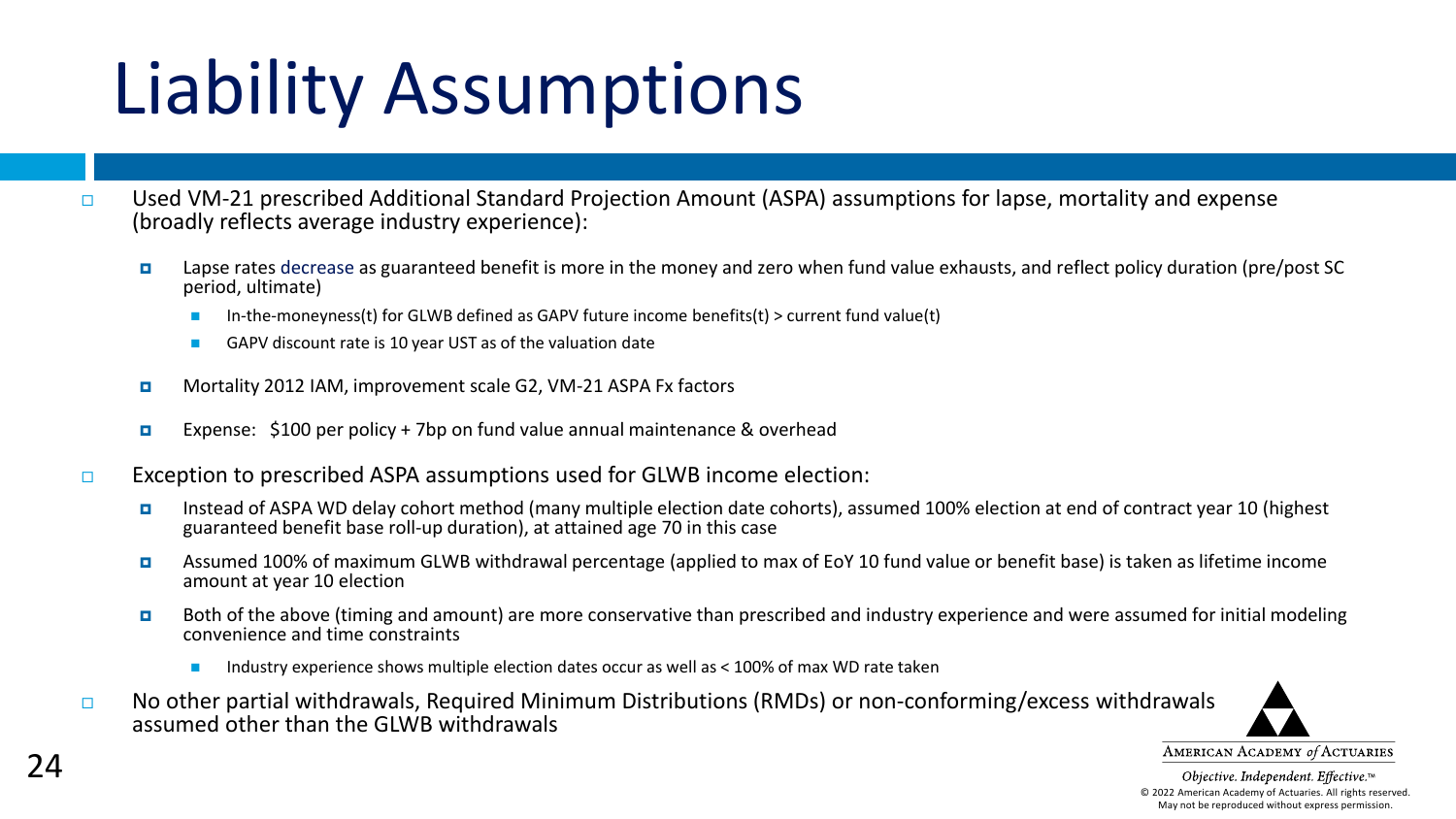## Asset Assumptions

- $\Box$  Starting asset amount = separate account cash surrender value
- □ No starting general account investments, and there is initial borrowing of the SA surrender charge amount to topup separate account to the full \$100k deposit – borrowed at initial 7-year bond rate with monthly P&I paydown
- $\Box$  General account investment/reinvestment strategy:
	- Invest positive cash flows in 50%/50% mix of AA/A non-callable corporate bonds
		- Use prescribed tables (from VM-20) for spreads (current and long term) and default costs
		- 9 basis points (bp) annual investment expense
	- Bond maturity mix 1 to 30 years; starts longer and shortens over time to maintain reasonable match to liability cash flows
	- If there is a shortfall, borrow at same strategy/rates as reinvestment ("negative assets approach"), therefore borrowing rates are the same as reinvestment rates
- Initially no hedging or reinsurance was modeled, as there has not been time to reflect this.
- $\Box$  Monthly model time steps, 40 projection years (when no material liabilities remain)
- $\Box$  10,000 scenarios were run for each scenario set

25

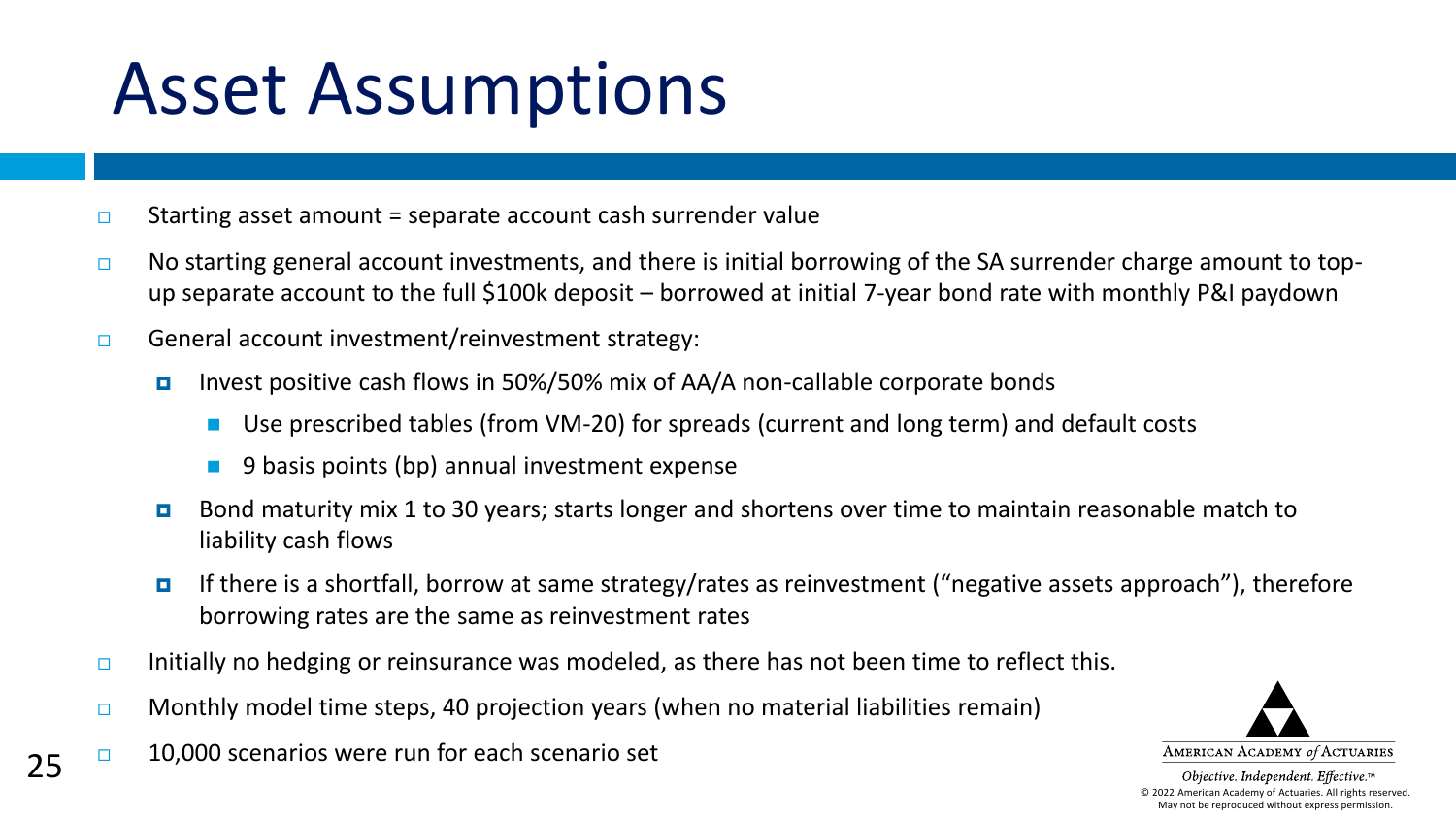# VM-21 Reserve Method Description

- □ Reserve and C3P2 Risk-Based Capital (RBC) and TAR calculated per VM-21:
- **Reserve = Stochastic Reserve + Additional Standard Projection Amount (ASPA), where** 
	- Stochastic Reserve = Conditional Tail Expectation (CTE)70 of 10,000 Scenario Reserves
	- Scenario Reserve for this model segment = Max (aggregate cash surrender value (CSV), Starting Assets + Greatest Present Value of Accumulated Deficiencies (GPVAD))
	- Starting assets = CSV, so scenario GPVAD is portion of reserve held in general account to ensure all guaranteed liability cash flows and expenses (in excess of those funded by separate account) are paid off to the end of the projection for the scenario
	- Discount rates to calculate GPVAD = net earned rates on additional available assets invested up front to back the GPVAD (NAER)
	- ASPA = add-on to stochastic reserve if base assumptions are less conservative than prescribed assumptions (not applicable for these tests, i.e., ASPA=0, since assumptions used are not less conservative than prescribed)
- C3P2 RBC uses macro tax adjustment (MTA) method in these tests:
	- C3 amount = max(0, 25%  $*$  [(CTE98 + ASPA Statutory Reserve) x (1-Federal Income Tax (FIT) rate) (Statutory Reserve - Tax Reserve) x FIT rate)])



AMERICAN ACADEMY of ACTUARIES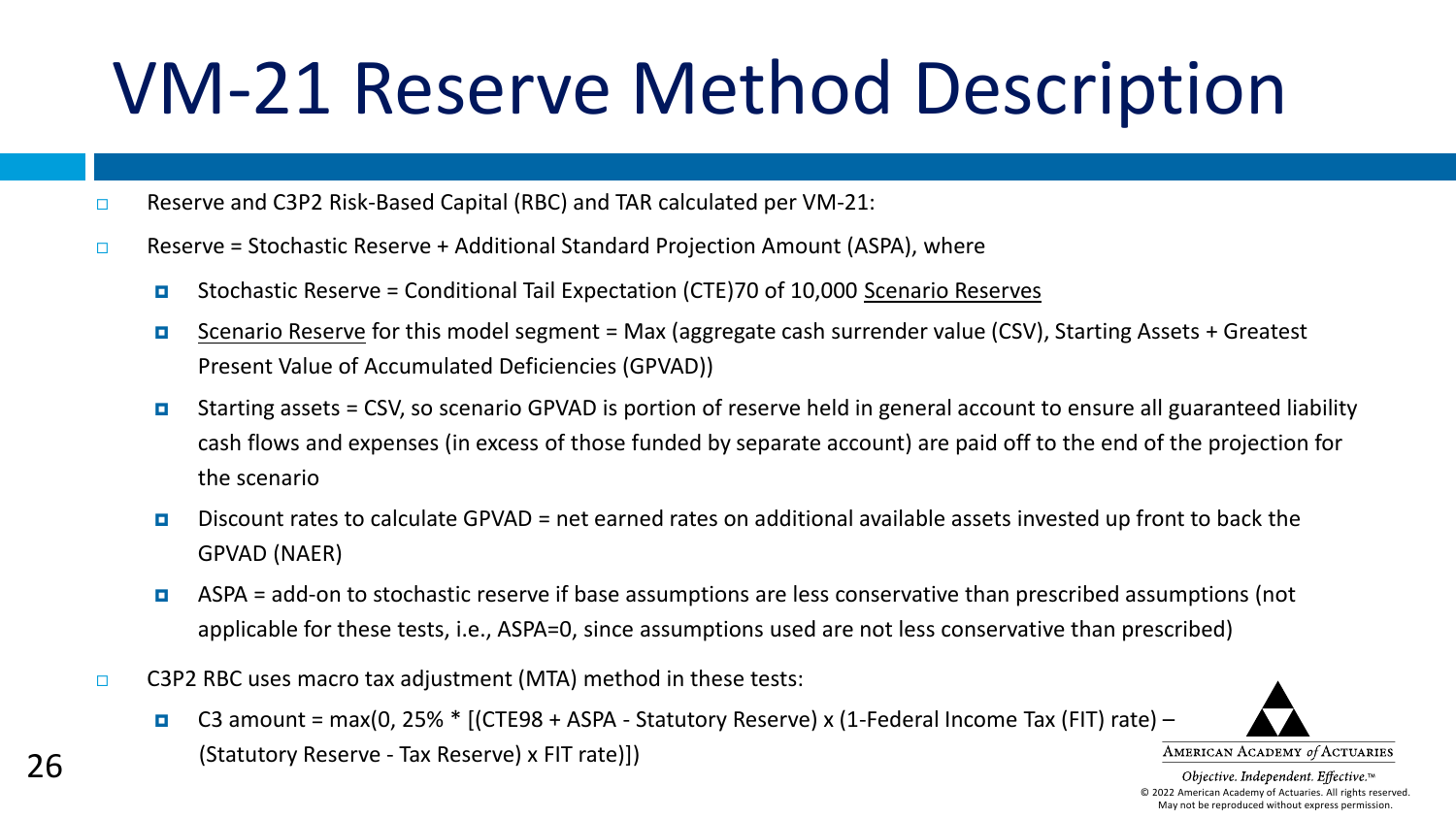# Sample Scenario Reserve Calculations



Before discussing the full scenario set results, it is useful to review the mechanics and key amounts of the scenario reserve calculation.

The next 3 slides discuss and show graphs of this detail for 2 of the 3,000 scenario reserves comprising the CTE70 stochastic reserve.

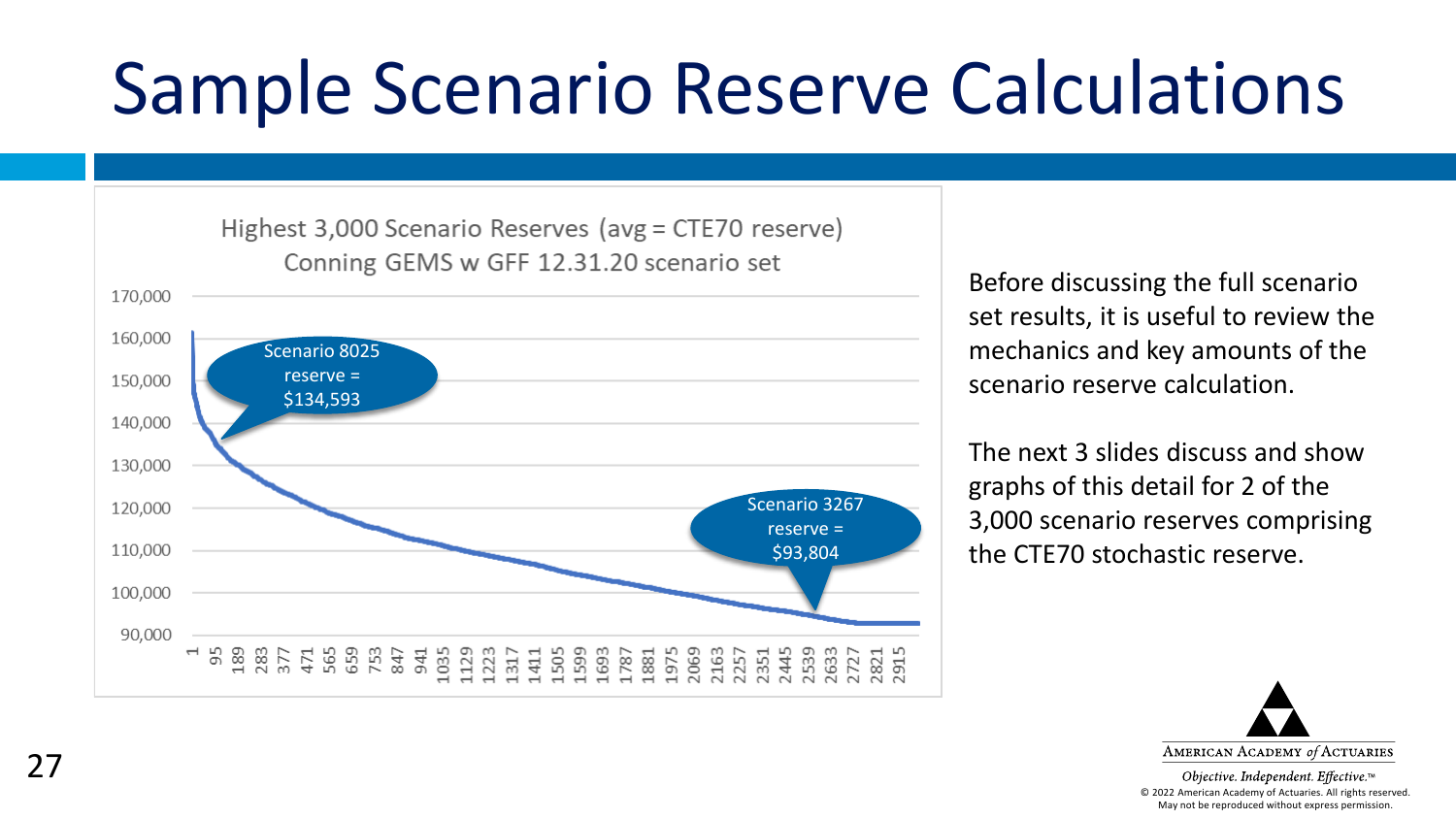# Sample Scenario Reserve Calculations

- $\Box$  The next 2 slides and graphs illustrate the calculations for high and low scenario reserve amounts (driven by scenario fund returns, interest rates, investment yields and borrowing costs)
- $\Box$  Each has the same general pattern of starting and projected asset amounts and flows, particularly for the CTE70 scenarios:
- Green line is the separate account assets (fund value); starts at deposit and grows or declines based on scenario fund returns net of fees, and as fund value is released on surrender, death and GLWB withdrawal payments while fund value is positive
- **Blue line** is the general account assets/deficiencies prior to the scenario reserve assets added in. Starts negative (initial SA SC) borrowing) and grows in early years as fee income is invested (net of expenses and some GMDB and GLWB claims in excess of fund value released). Then declines after separate account fund value exhausts and continuing GMDB + GLWB claims and expenses are paid out. Declines below zero (accumulated deficiency) for many of the CTE70 scenarios.
- Orange line is the PV of the blue line assets and deficiencies, discounted at the net earned rates on additional assets (NAER). The greatest of the projected year-end PV of negative of the deficiencies (GPVAD) is the scenario reserve needed to be invested up front to eliminate the blue line projection year-end deficiencies.
- $\Box$  Yellow line is the new projection of the blue line general account assets but now including the initial scenario reserve assets and shows the projected year-end deficiencies have been eliminated.
- $\Box$  Tables of separate account returns and NAER discount rates driving the results are also shown.

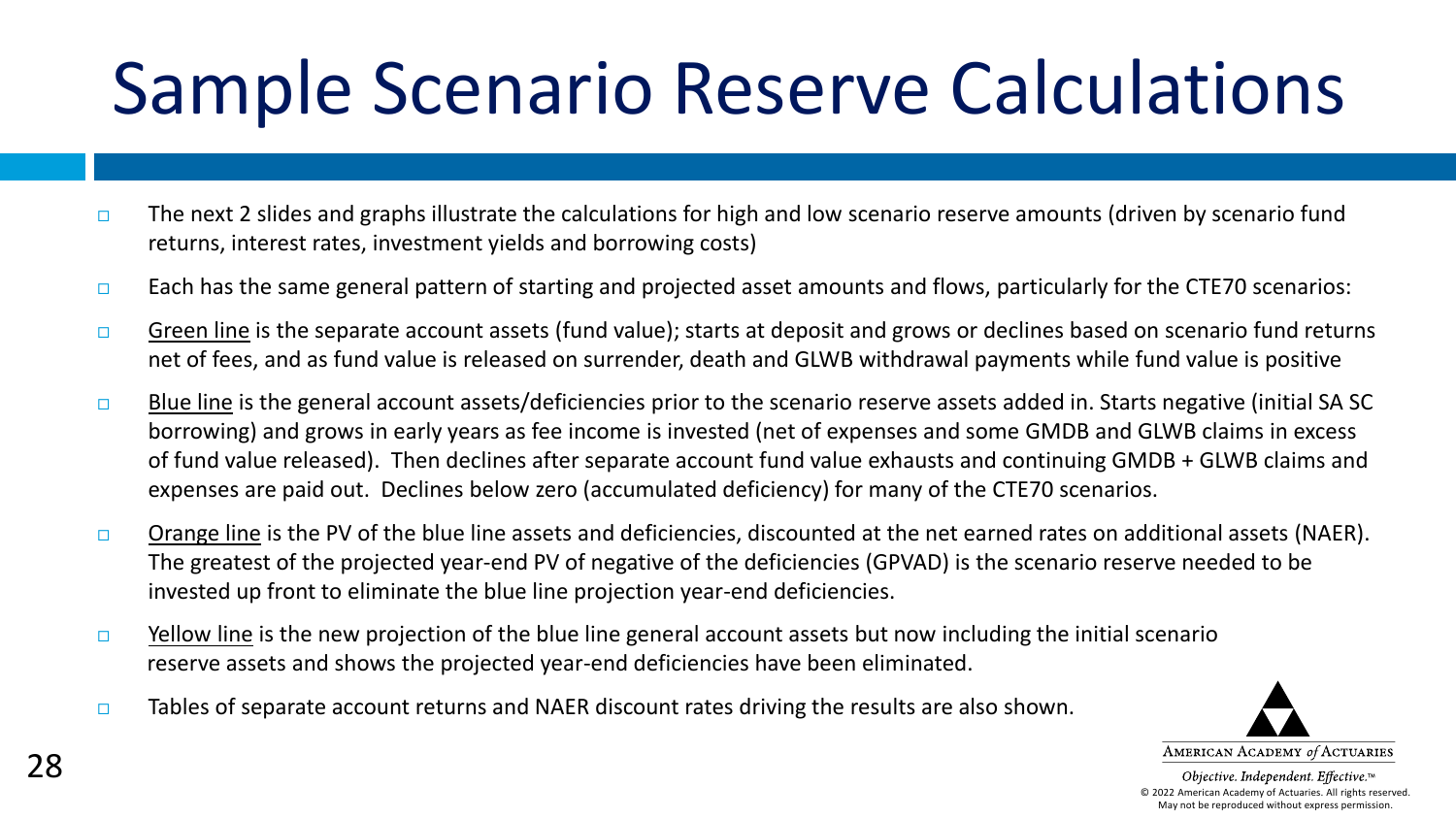## High Reserve Scenario

29

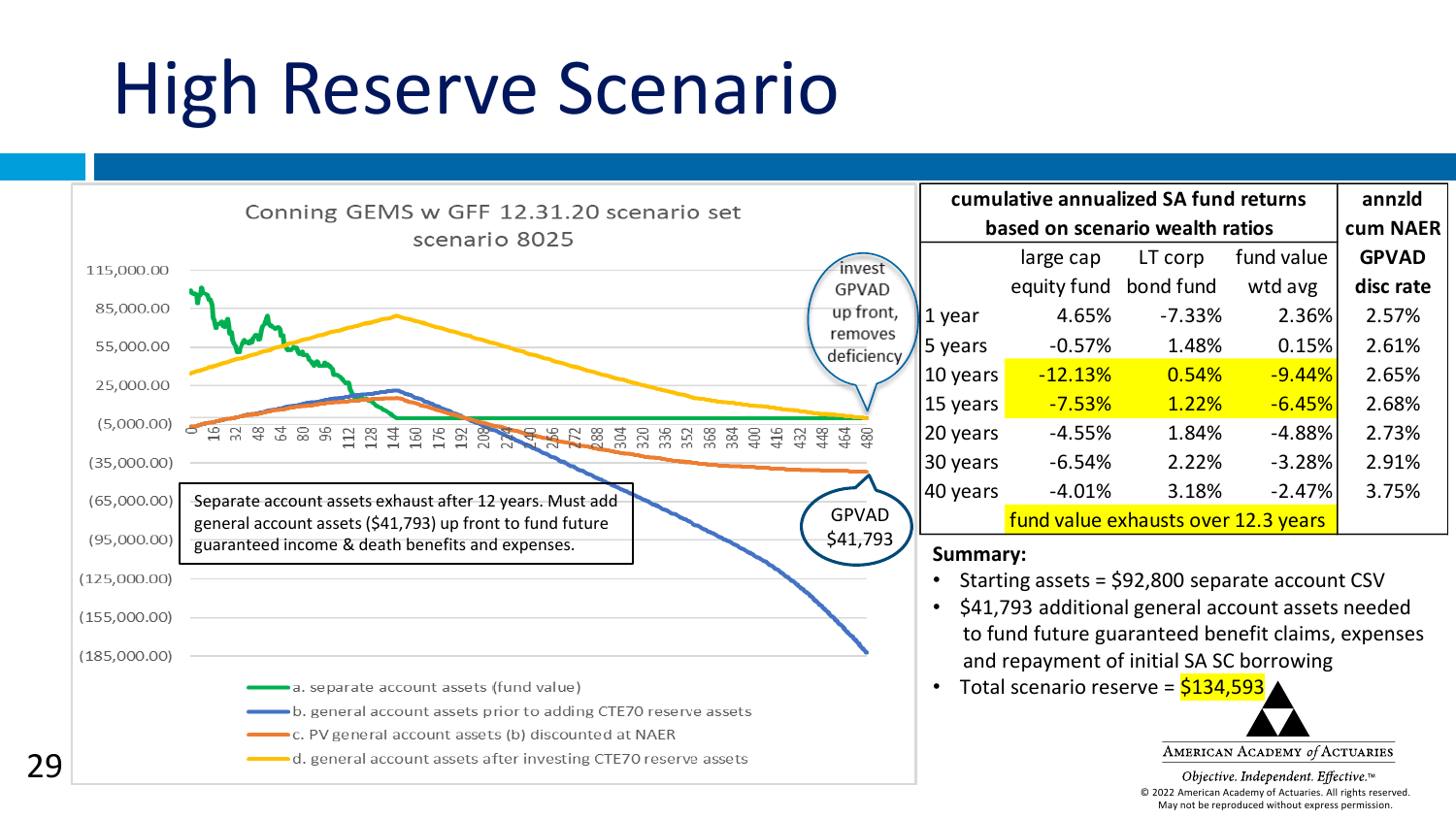### Low Reserve Scenario



| cumulative annualized SA fund returns            | annzld                                             |           |            |              |  |  |  |  |  |  |
|--------------------------------------------------|----------------------------------------------------|-----------|------------|--------------|--|--|--|--|--|--|
| based on scenario wealth ratios                  | cum NAER                                           |           |            |              |  |  |  |  |  |  |
|                                                  | large cap                                          | LT corp   | fund value | <b>GPVAD</b> |  |  |  |  |  |  |
|                                                  | equity fund                                        | bond fund | wtd avg    | disc rate    |  |  |  |  |  |  |
| 1 year                                           | -6.65%                                             | -13.89%   | $-8.03%$   | 2.57%        |  |  |  |  |  |  |
| 5 years                                          | 0.30%                                              | 2.11%     | 0.88%      | 2.62%        |  |  |  |  |  |  |
| 10 years                                         | 2.38%                                              | 3.69%     | 2.84%      | 2.69%        |  |  |  |  |  |  |
| 15 years                                         | 4.29%                                              | 2.96%     | 4.25%      | 2.72%        |  |  |  |  |  |  |
| 20 years                                         | $-0.25%$                                           | 1.13%     | 0.61%      | 2.68%        |  |  |  |  |  |  |
| 30 years                                         | 1.97%                                              | 2.55%     | 0.41%      | 2.69%        |  |  |  |  |  |  |
| 40 years                                         | 2.71%                                              | 1.73%     | 0.31%      | 2.72%        |  |  |  |  |  |  |
|                                                  | fund value exhausts at year 20                     |           |            |              |  |  |  |  |  |  |
| Summary:                                         |                                                    |           |            |              |  |  |  |  |  |  |
|                                                  | Starting assets = \$92,800 separate account CSV    |           |            |              |  |  |  |  |  |  |
| \$1,004 additional general account assets needed |                                                    |           |            |              |  |  |  |  |  |  |
|                                                  | to fund future guaranteed benefit claims, expenses |           |            |              |  |  |  |  |  |  |
|                                                  | and repayment of initial SA SC borrowing           |           |            |              |  |  |  |  |  |  |
|                                                  | Total scenario reserve = \$93,804                  |           |            |              |  |  |  |  |  |  |

#### **Summary:**

- Starting assets = \$92,800 separate account CSV
- \$1,004 additional general account assets needed to fund future guaranteed benefit claims, expenses and repayment of initial SA SC borrowing
- 

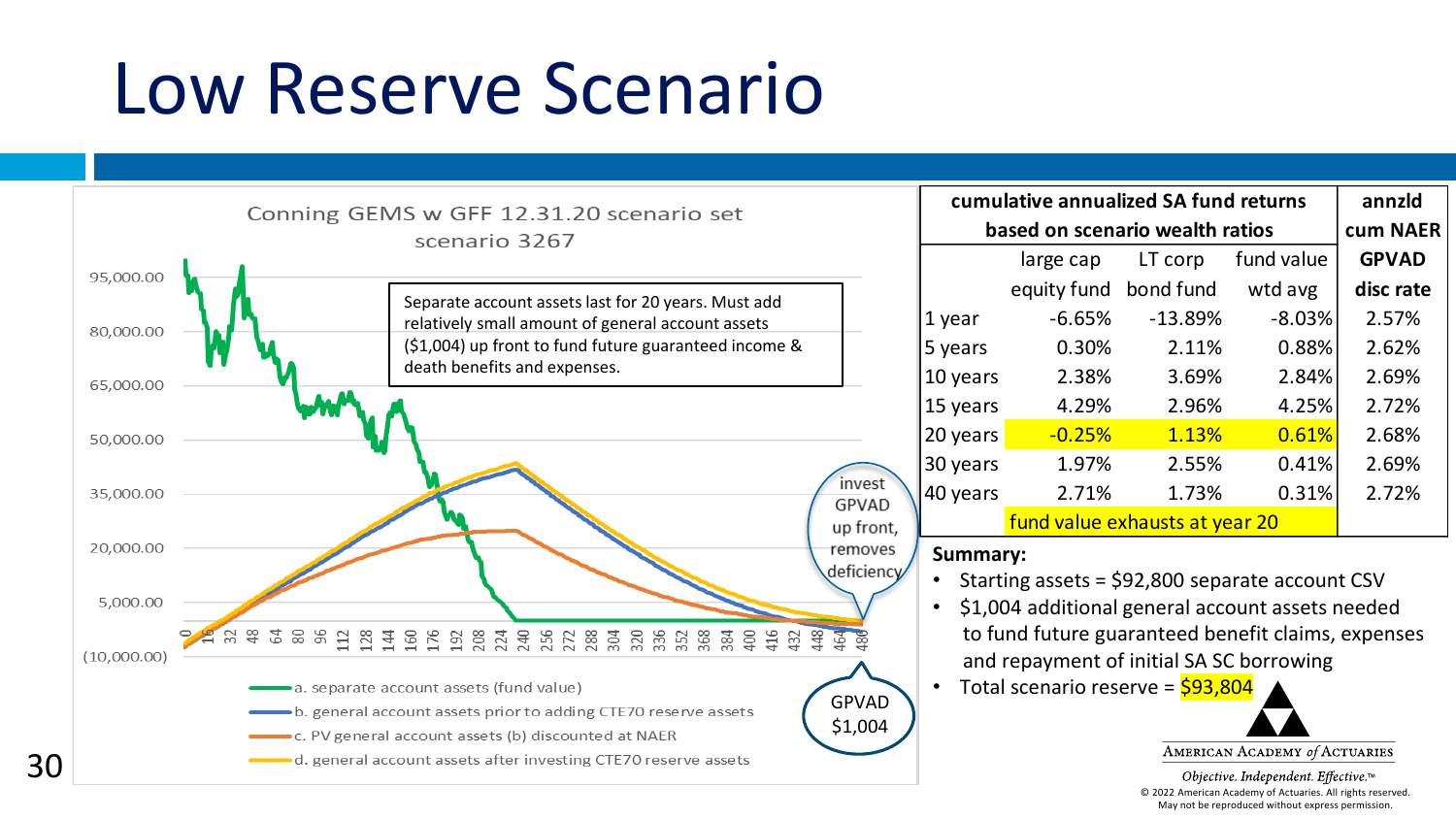# Summary of Results – All Scenario Sets

#### The next 2 slides summarize the:

- Stochastic CTE70 reserves and
- C3 Phase 2 Total Assets Required (TAR)

For the following scenario sets tested:

- 1. AIRG scenarios
- 2. ACLI reference SLV model (version 1)
- 3. Conning GEMS with Generalized Fractional Floor (GFF)
- 4. Strommen with Shadow Rate Floor (version 4B)
- 5. Conning GEMS unfloored 12/31/2020 valuation date scenarios developed in October 2021

In addition, a "hybrid" set of scenarios was tested for 3, 4 and 5 above, by replacing the U.S. large cap equity fund scenarios with the AIRG U.S. large cap equity fund scenarios (as an initial simplistic rough test to get a feel for impact of removing AMERICAN ACADEMY of ACTUARIES the equity risk premium linkage to overnight UST scenario rates).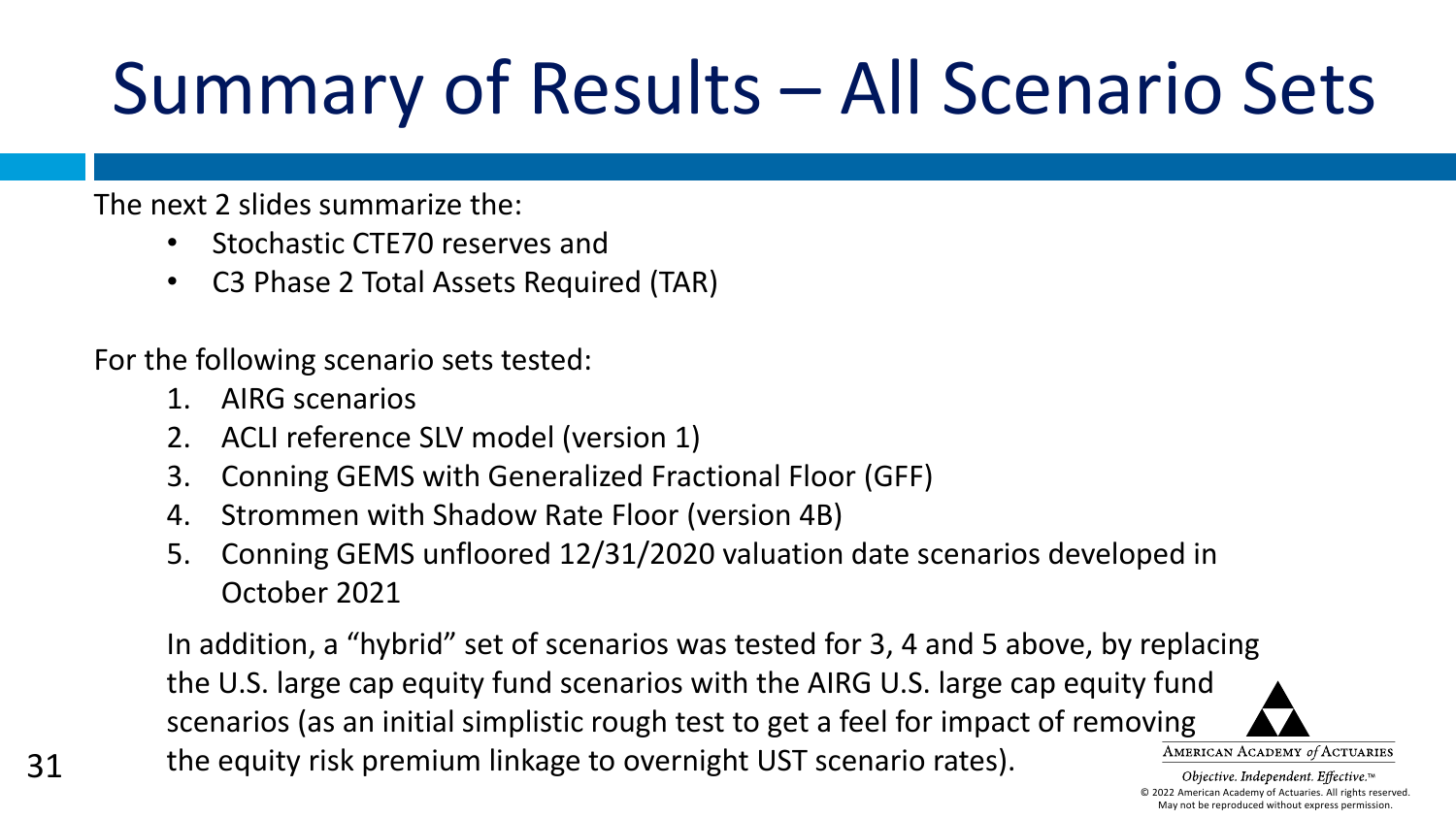# Summary of Results - CTE70 Reserves

|              | VA with GLWB and GMDB                        | Reserves (gen. acct. resv is excess over CSV) |                 |                      |                 |  |  |  |
|--------------|----------------------------------------------|-----------------------------------------------|-----------------|----------------------|-----------------|--|--|--|
|              |                                              | 12/31/2019                                    | <b>Ratio to</b> | 12/31/2020           | <b>Ratio to</b> |  |  |  |
|              | Scenario Set (used full 10,000)              | <b>CTE70 Reserve</b>                          | <b>CSV</b>      | <b>CTE70 Reserve</b> | <b>CSV</b>      |  |  |  |
|              | Academy Interest Rate Generator (AIRG)       | 95,854                                        | 103.3%          | 98,491               | 106.1%          |  |  |  |
| $\mathbf{2}$ | <b>ACLI Reference Model V1.0</b>             | 96,146                                        | 103.6%          | 98,515               | 106.2%          |  |  |  |
|              |                                              |                                               |                 |                      |                 |  |  |  |
| 3            | Conning with Generalized Fractional Floor    | <b>TBD</b>                                    |                 | 107,860              | 116.2%          |  |  |  |
| 4            | Strommen with Shadow Rate Model Floor        | <b>TBD</b>                                    |                 | 108,971              | 117.4%          |  |  |  |
| 5            | <b>Conning Oct21 Calibration (Unfloored)</b> | <b>TBD</b>                                    |                 | 110,825              | 119.4%          |  |  |  |
|              |                                              |                                               |                 |                      |                 |  |  |  |
| 3 hybrid     | Conning with GFF, using AIRG equity scens    |                                               |                 | 97,406               | 105.0%          |  |  |  |
| 4 hybrid     | Strommen with SRF, using AIRG equity scens   |                                               |                 |                      |                 |  |  |  |
| 5 hybrid     | Conning Oct 21 unfl, using AIRG equity scens |                                               |                 |                      |                 |  |  |  |

 Hybrid scenario results are a simplistic initial rough test to get an initial feel for the impact of removing the equity risk premium linkage to scenario short term overnight UST rates.

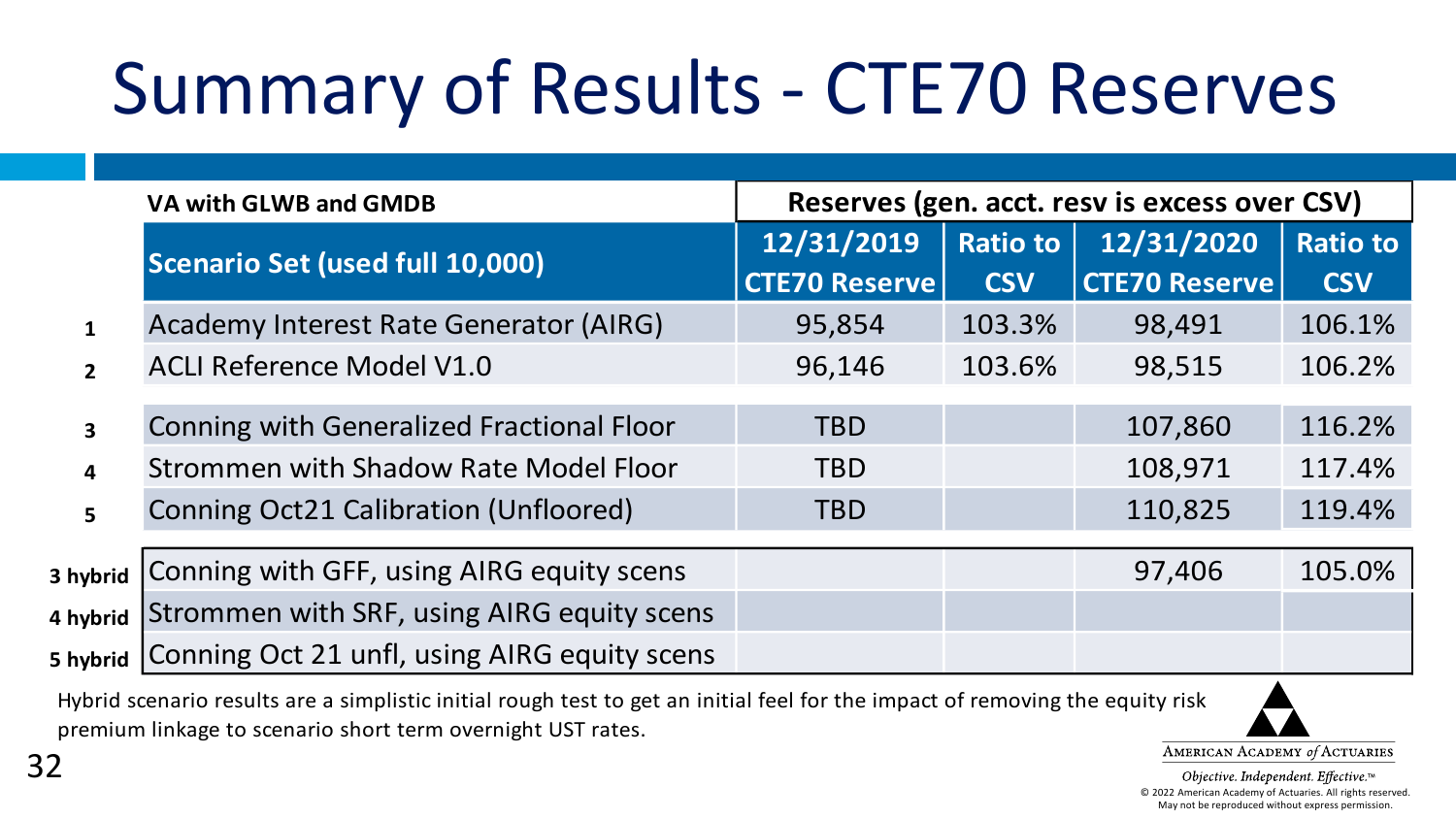# Summary of Results – C3P2 TAR

|              | VA with GLWB and GMDB                                                              | <b>C3P2 TAR</b>               |                               |                               |                               |  |  |  |  |
|--------------|------------------------------------------------------------------------------------|-------------------------------|-------------------------------|-------------------------------|-------------------------------|--|--|--|--|
|              | Scenario Set (used full 10,000)                                                    | 12/31/2019<br><b>C3P2 TAR</b> | <b>Ratio to</b><br><b>CSV</b> | 12/31/2020<br><b>C3P2 TAR</b> | <b>Ratio to</b><br><b>CSV</b> |  |  |  |  |
| 1            | Academy Interest Rate Generator (AIRG)                                             | 99,268                        | 107.0%                        | 103,082                       | 111.1%                        |  |  |  |  |
| $\mathbf{p}$ | <b>ACLI Reference Model V1.0</b>                                                   | 99,769                        | 107.5%                        | 103,202                       | 111.2%                        |  |  |  |  |
| 3            | Conning with Generalized Fractional Floor<br>Strommen with Shadow Rate Model Floor | <b>TBD</b><br><b>TBD</b>      |                               | 113,470<br>114,226            | 122.3%<br>123.1%              |  |  |  |  |
| 4<br>5.      | Conning Oct21 Calibration (Unfloored)                                              | <b>TBD</b>                    |                               | 116,209                       | 125.2%                        |  |  |  |  |
| 3 hybrid     | Conning with GFF, using AIRG equity scens                                          |                               |                               | 101,811                       | 109.7%                        |  |  |  |  |
| 4 hybrid     | Strommen with SRF, using AIRG equity scens                                         |                               |                               |                               |                               |  |  |  |  |
| 5 hybrid     | Conning Oct 21 unfl, using AIRG equity scens                                       |                               |                               |                               |                               |  |  |  |  |

 Hybrid scenario results are a simplistic initial rough test to get an initial feel for the impact of removing the equity risk premium linkage to scenario short term overnight UST rates.

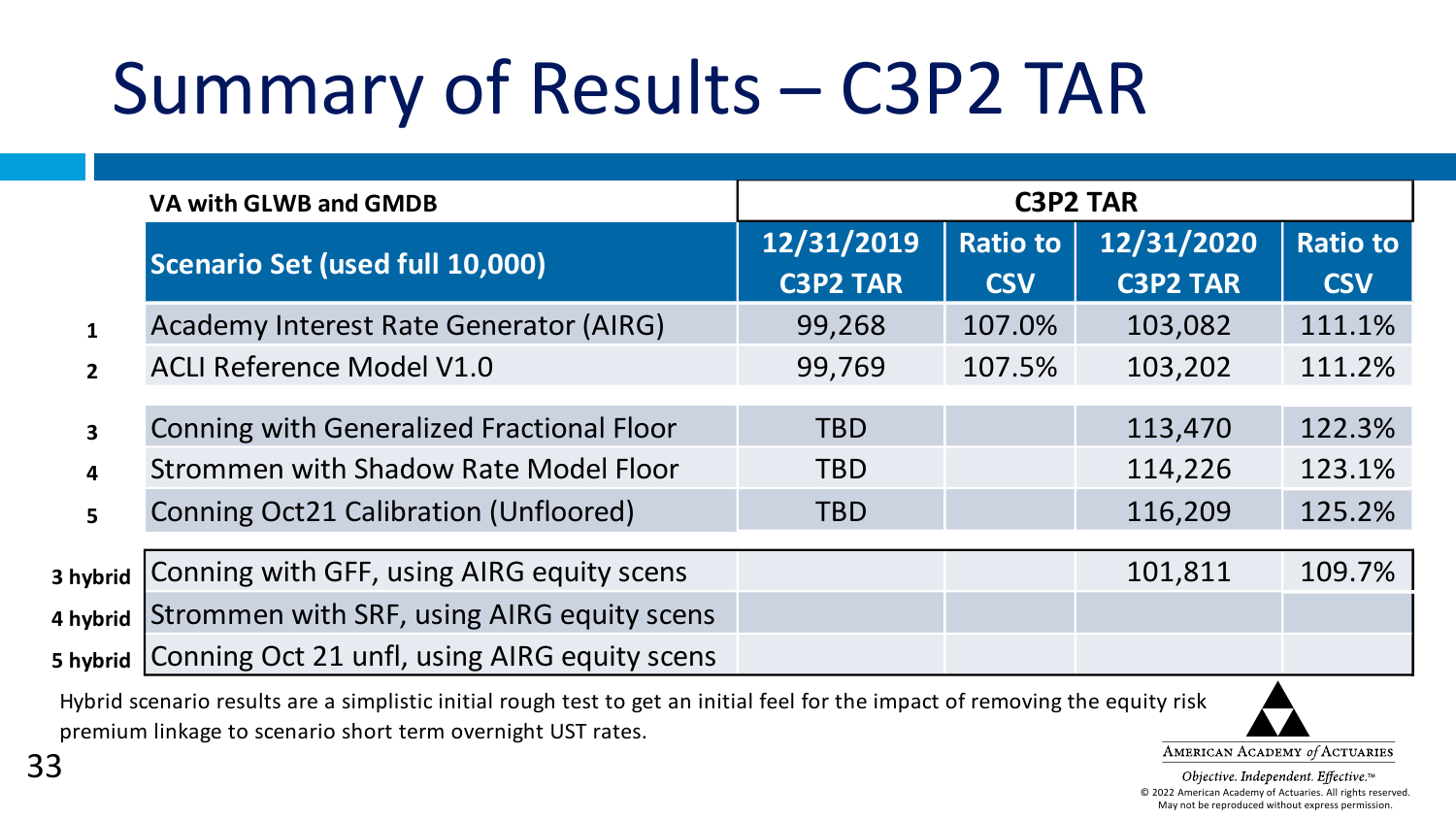# Preliminary Conclusions

- Impact to reserves is very large under the 3 Conning ESG scenario sets (Oct unfloored, GFF, Strommen SRF) relative to current AIRG or ACLI reference model
	- Ratios of reserves and TAR to CSV are significantly higher general account reserves are almost triple the AIRG & ACLI reserves for GEMS GFF and Strommen SRF, and more than triple using the GEMS unfloored set
	- The 3 Conning scenario sets have lower equity returns at 12/31/2020 in part due to very low (zero and negative) short overnight rates, as Conning's equity risk premium (ERP) used in the return scenario generation is linked to overnight interest rate. The AIRG and ACLI reference equity return ESGs do not have this linkage.
	- Specifically the GEMS Large Cap expected equity return is roughly the Overnight Rate plus a fixed ERP. The link happens at every node of the simulation, so the short-term expected equity return is constantly changing. Early year very low and negative Overnight simulated rates can materially reduce the simulated equity returns. As the average yields rise in these scenarios, there will be a general rise in the average Large Cap return, but the overall impact cumulative appears to be lower returns as shown on slide 36 which compares left tail equity returns across the sets (left tail more relevant for this particular product).
	- At 12/31/2019 the short term rates were >100bp higher than at 12/31/2020, so it will be interesting to see these 2019 results when scenarios are available
		- Would expect to see potential "artificial"/non-economic changes in reserves and TAR 2019 versus 2020 using Conning scenarios just due to this rate linkage impact on equity scenarios, and
		- Higher procyclical volatility with rate linkage e.g., in force blocks at 12/31/2019 will be deeper in money at 12/31/2020 and the 2020 equity return scenarios would have been significantly lower than 12/31/2019

AMERICAN ACADEMY of ACTUARIES

34 ■ May result in higher hedge costs depending on hedging target (e.g., if hedging statutory results)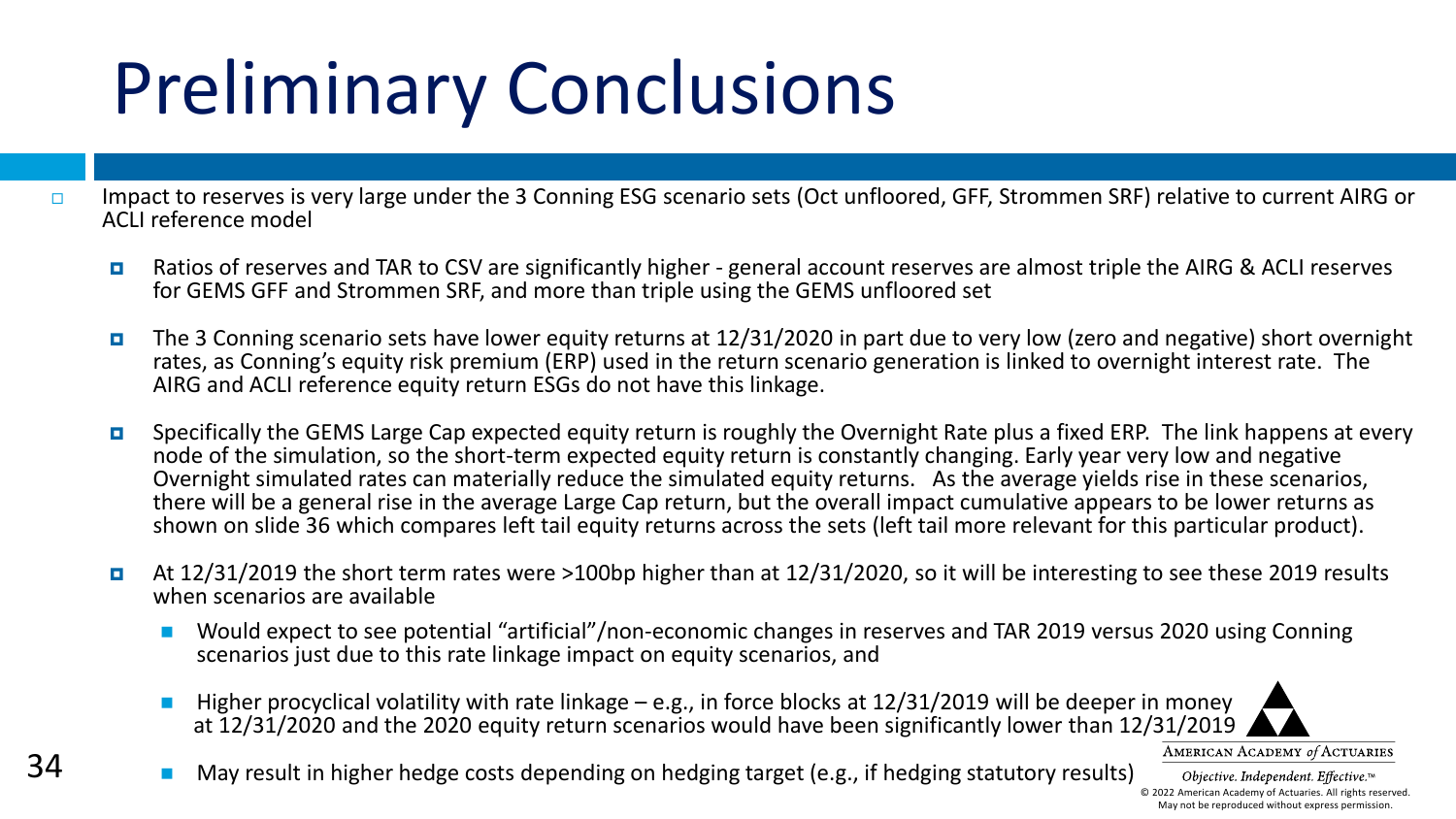# Preliminary Conclusions

- $\Box$  Reserves and TAR for the 3 Conning scenario sets also higher due to the "low for long" interest rate requirements, which are not present in the current AIRG
- Initial impressions are that for the Conning scenarios (GEMS GFF, Strommen SRF, Oct unfloored), the low equity return scenarios are more of a driver of the large reserve and TAR impacts than the low for long interest rate scenarios for this particular product, but still analyzing all of the scenario results to confirm (these tests were only just recently run).
	- $\blacksquare$  (Although as noted on prior slide the overnight interest rates are one of the drivers of the equity returns)
- $\Box$  For example the "hybrid" scenario results shown (using Conning GEMS GFF interest rate and LT corporate bond fund returns but using AIRG equity returns) have reserve and TAR amounts that are very similar to the AIRG and ACLI reference model results.

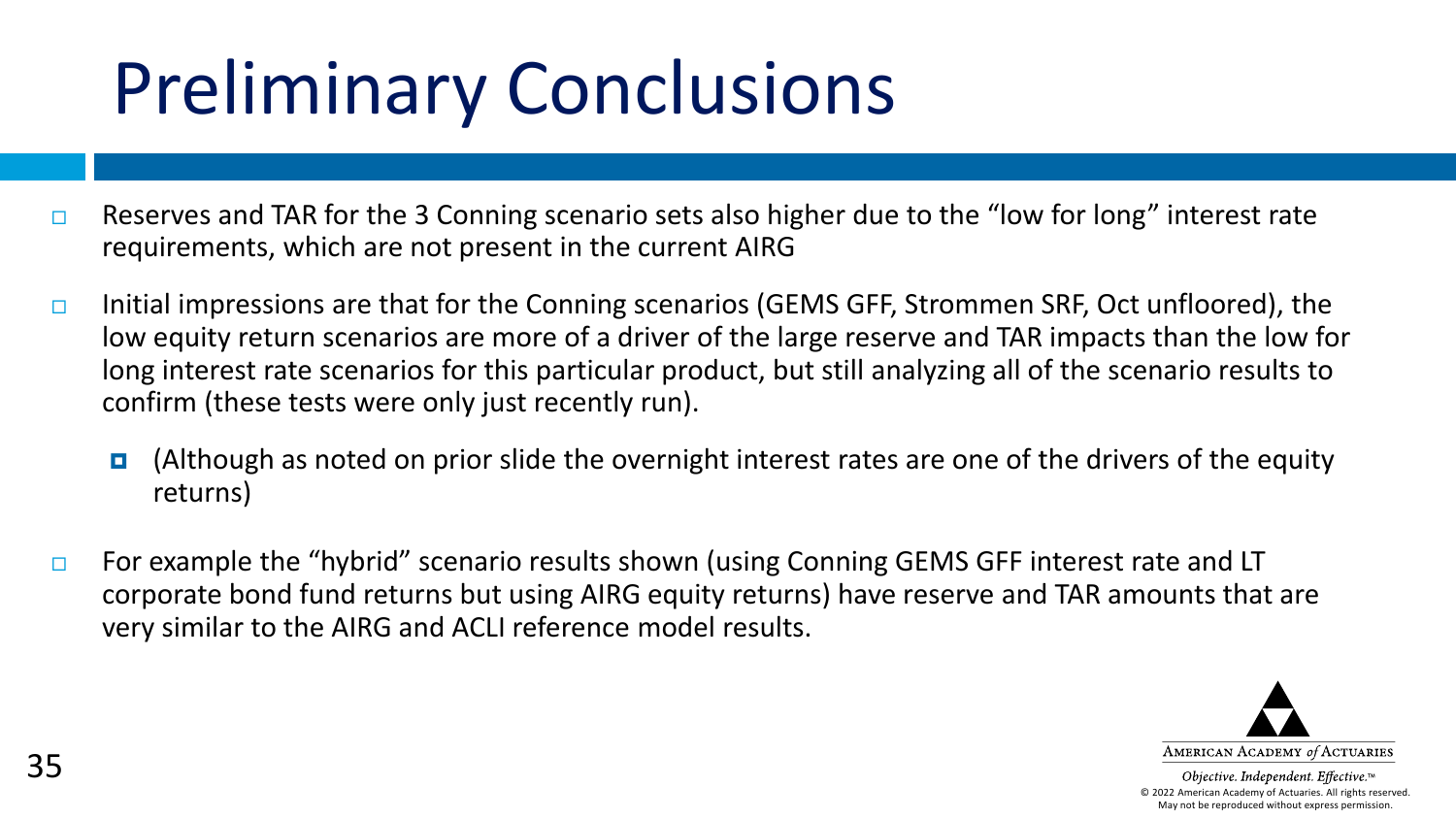### Comparison of Equity Scenarios

**U.S.Large Cap equity total return scenarios 12/31/2020 - annualized cumulative geometric mean returns (derived using cumulative wealth ratios)**

|            | 5 years   | 10 years  | 15 years  | 20 years                                | 30 years  | 5 years   | 10 years                             | 15 years | 20 years                             | 30 years | 5 years                                 | 10 years  | 15 years  | 20 years  | 30 years                        |
|------------|-----------|-----------|-----------|-----------------------------------------|-----------|-----------|--------------------------------------|----------|--------------------------------------|----------|-----------------------------------------|-----------|-----------|-----------|---------------------------------|
| percentile |           |           |           | Conning GEMS with GFF 12/31/2020        |           |           | AIRG 12/31/2020 (same as 12/31/2019) |          |                                      |          | <b>Conning GEMS GFF minus AIRG</b>      |           |           |           |                                 |
| 50.00%     | 5.28%     | 5.45%     | 5.65%     | 5.81%                                   | 6.08%     | 7.70%     | 7.75%                                | 7.65%    | 7.66%                                | 7.59%    | $-2.42%$                                | $-2.30%$  | $-1.99%$  | $-1.85%$  | $-1.50%$                        |
| 10.00%     | $-4.22%$  | $-1.85%$  | $-0.58%$  | 0.24%                                   | 1.36%     | $-1.53%$  | 1.12%                                | 2.35%    | 2.98%                                | 3.84%    | $-2.69%$                                | $-2.97%$  | $-2.92%$  | $-2.74%$  | $-2.48%$                        |
| 5.00%      | $-7.44%$  | $-4.41%$  | $-2.61%$  | $-1.52%$                                | $-0.14%$  | $-4.35%$  | $-0.87%$                             | 0.65%    | 1.74%                                | 2.81%    | $-3.10%$                                | $-3.54%$  | $-3.26%$  | $-3.25%$  | $-2.95%$                        |
| 2.50%      | $-10.46%$ | $-7.02%$  | $-4.22%$  | $-3.04%$                                | $-1.36%$  | $-6.74%$  | $-2.34%$                             | $-0.65%$ | 0.58%                                | 1.82%    | $-3.72%$                                | $-4.68%$  | $-3.57%$  | $-3.62%$  | $-3.18%$                        |
| 0.50%      | $-16.64%$ | $-11.80%$ | $-8.38%$  | $-5.95%$                                | $-3.84%$  | $-11.10%$ | $-5.23%$                             | $-2.90%$ | $-1.41%$                             | 0.00%    | $-5.54%$                                | $-6.56%$  | $-5.48%$  | $-4.54%$  | $-3.84%$                        |
| min        | $-33.78%$ | $-24.27%$ | $-19.36%$ | $-14.89%$                               | $-9.53%$  | $-17.82%$ | $-9.59%$                             | $-6.73%$ | $-4.43%$                             | $-2.49%$ | $-15.96%$                               | $-14.67%$ | $-12.63%$ | $-10.46%$ | $-7.04%$                        |
| mean       | 5.74%     | 6.38%     | 6.88%     | 7.28%                                   | 8.03%     | 8.73%     | 8.83%                                | 8.82%    | 8.82%                                | 8.81%    | $-2.99%$                                | $-2.44%$  | $-1.94%$  | $-1.53%$  | $-0.78%$                        |
|            |           |           |           | Strommen 4B with SRF 12/31/2020         |           |           |                                      |          | AIRG 12/31/2020 (same as 12/31/2019) |          | <b>Strommen 4B minus AIRG</b>           |           |           |           |                                 |
| 50.00%     | 5.18%     | 5.11%     | 5.22%     | 5.37%                                   | 5.64%     | 7.70%     | 7.75%                                | 7.65%    | 7.66%                                | 7.59%    | $-2.52%$                                | $-2.64%$  | $-2.43%$  | $-2.29%$  | $-1.95%$                        |
| 10.00%     | $-4.21%$  | $-1.99%$  | $-0.86%$  | 0.13%                                   | 1.16%     | $-1.53%$  | 1.12%                                | 2.35%    | 2.98%                                | 3.84%    | $-2.69%$                                | $-3.11%$  | $-3.21%$  | $-2.85%$  | $-2.68%$                        |
| 5.00%      | $-7.58%$  | $-4.55%$  | $-2.67%$  | $-1.67%$                                | $-0.24%$  | $-4.35%$  | $-0.87%$                             | 0.65%    | 1.74%                                | 2.81%    | $-3.23%$                                | $-3.68%$  | $-3.33%$  | $-3.40%$  | $-3.05%$                        |
| 2.50%      | $-10.23%$ | $-7.01%$  | $-4.40%$  | $-3.24%$                                | $-1.49%$  | $-6.74%$  | $-2.34%$                             | $-0.65%$ | 0.58%                                | 1.82%    | $-3.49%$                                | $-4.67%$  | $-3.75%$  | $-3.82%$  | $-3.30%$                        |
| 0.50%      | $-16.84%$ | $-11.55%$ | $-8.83%$  | $-5.98%$                                | $-4.07%$  | $-11.10%$ | $-5.23%$                             | $-2.90%$ | $-1.41%$                             | 0.00%    | $-5.74%$                                | $-6.32%$  | $-5.93%$  | $-4.57%$  | $-4.07%$                        |
| min        | $-33.40%$ | $-23.68%$ | $-18.42%$ | $-13.98%$                               | $-9.69%$  | $-17.82%$ | $-9.59%$                             | $-6.73%$ | $-4.43%$                             | $-2.49%$ | $-15.58%$                               | $-14.09%$ | $-11.70%$ | $-9.55%$  | $-7.20%$                        |
| mean       | 5.59%     | 5.89%     | 6.19%     | 6.47%                                   | 7.02%     | 8.73%     | 8.83%                                | 8.82%    | 8.82%                                | 8.81%    | $-3.14%$                                | $-2.94%$  | $-2.63%$  | $-2.35%$  | $-1.78%$                        |
|            |           |           |           | Conning GEMS Oct21 unfloored 12/31/2020 |           |           | AIRG 12/31/2020 (same as 12/31/2019) |          |                                      |          | Conning GEMS Oct21 unfloored minus AIRG |           |           |           |                                 |
| 50.00%     | 5.49%     | 5.18%     | 5.20%     | 5.26%                                   | 5.47%     | 7.70%     | 7.75%                                | 7.65%    | 7.66%                                | 7.59%    | $-2.21%$                                | $-2.57%$  | $-2.45%$  | $-2.40%$  | $-2.12%$                        |
| 10.00%     | $-4.25%$  | $-2.30%$  | $-1.33%$  | $-0.66%$                                | 0.30%     | $-1.53%$  | 1.12%                                | 2.35%    | 2.98%                                | 3.84%    | $-2.72%$                                | $-3.42%$  | $-3.68%$  | $-3.64%$  | $-3.54%$                        |
| 5.00%      | $-7.42%$  | $-4.99%$  | $-3.33%$  | $-2.47%$                                | $-1.22%$  | $-4.35%$  | $-0.87%$                             | 0.65%    | 1.74%                                | 2.81%    | $-3.07%$                                | $-4.12%$  | $-3.98%$  | $-4.21%$  | $-4.04%$                        |
| 2.50%      | $-10.51%$ | $-7.57%$  | $-5.26%$  | $-3.98%$                                | $-2.47%$  | $-6.74%$  | $-2.34%$                             | $-0.65%$ | 0.58%                                | 1.82%    | $-3.78%$                                | $-5.23%$  | $-4.61%$  | $-4.56%$  | $-4.28%$                        |
| 0.50%      | $-16.42%$ | $-12.08%$ | $-9.44%$  | $-7.20%$                                | $-5.12%$  | $-11.10%$ | $-5.23%$                             | $-2.90%$ | $-1.41%$                             | 0.00%    | $-5.31%$                                | $-6.85%$  | $-6.55%$  | $-5.79%$  | $-5.12%$                        |
| min        | $-34.79%$ | $-25.90%$ | $-20.78%$ | $-16.01%$                               | $-10.29%$ | $-17.82%$ | $-9.59%$                             | $-6.73%$ | $-4.43%$                             | $-2.49%$ | $-16.97%$                               | $-16.31%$ | $-14.05%$ | $-11.57%$ | $-7.81%$                        |
| ™მნ        | 6.00%     | 6.29%     | 6.66%     | 7.03%                                   | 7.81%     | 8.73%     | 8.83%                                | 8.82%    | 8.82%                                | 8.81%    | $-2.73%$                                | $-2.53%$  | $-2.16%$  | $-1.79%$  | AMERICA<br>$-1.00\%$<br>wajarri |

N ACADEMY of ACTUARIES

© 2022 American Academy of Actuaries. All rights reserved. May not be reproduced without express permission.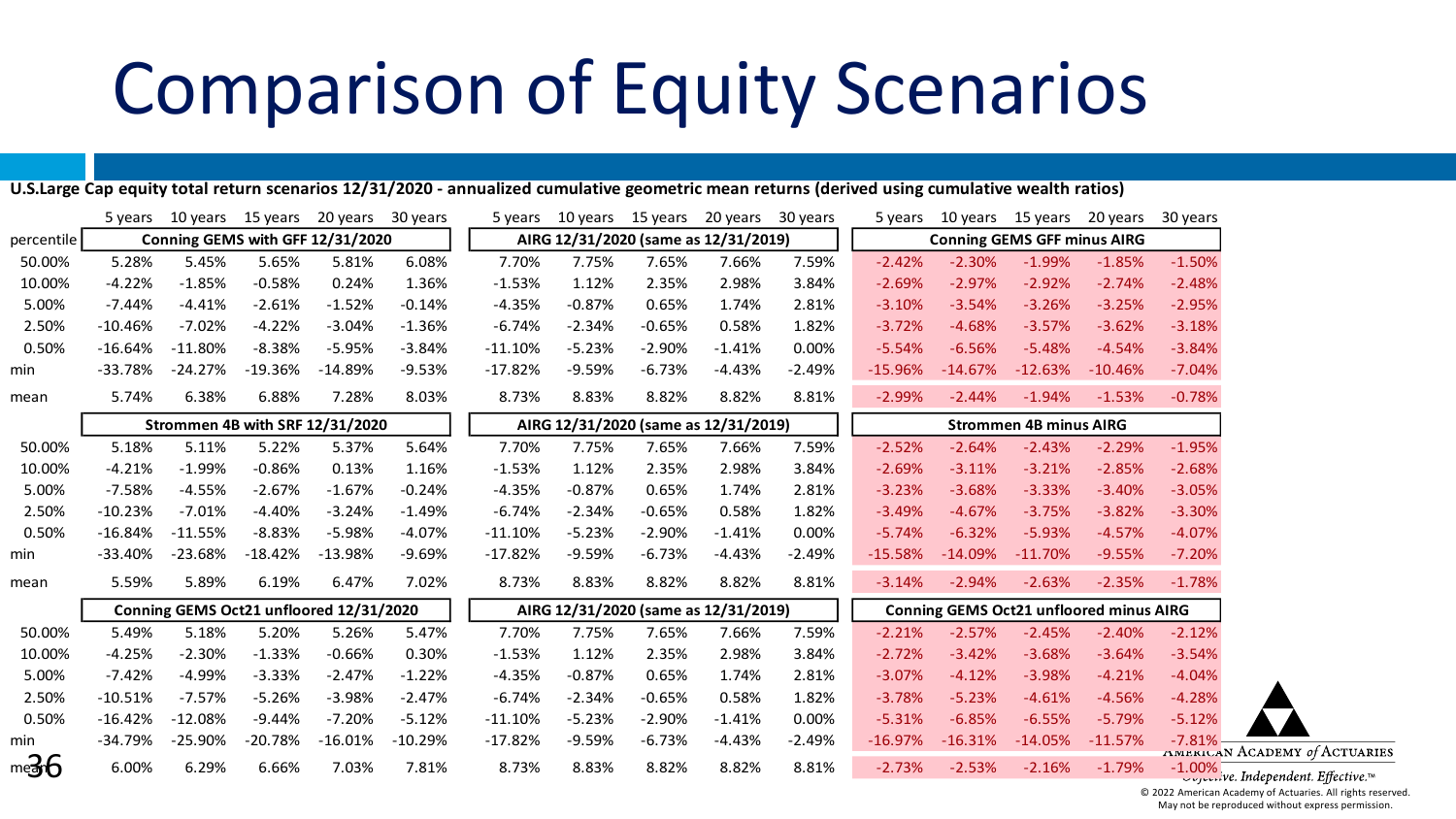### Scenario Reserve Distributions





37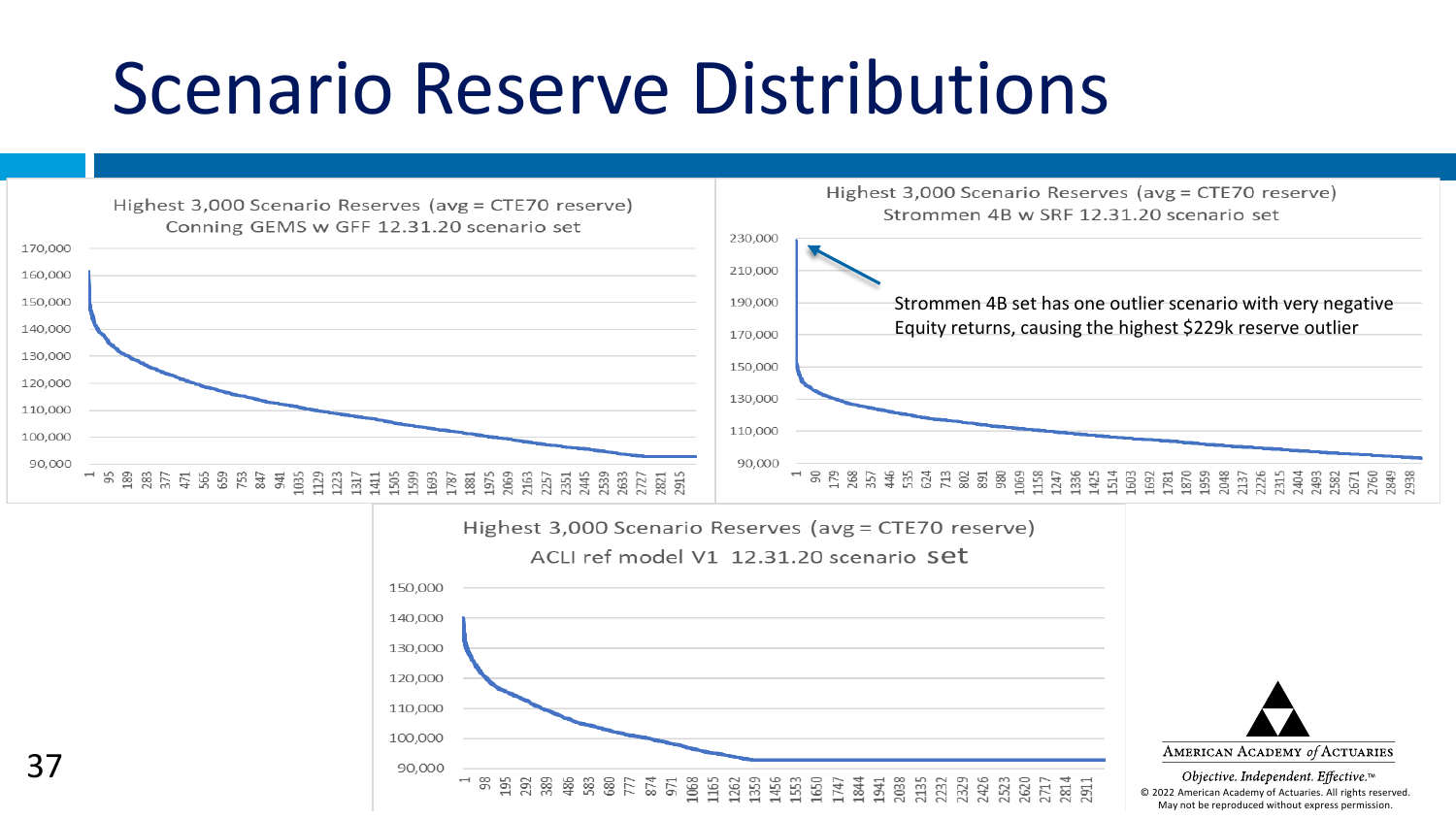# Preliminary Sensitivity Tests

|              | <b>Sensitivity Tests for one scenario</b>           | <b>EoY 40</b><br>accumulated<br>deficiency | <b>GPVAD</b> | annualized<br><b>NAER disc rate</b><br>over 40 years | <b>EoY 40</b><br>accumulated<br>deficiency | <b>GPVAD</b>           | annualized<br><b>NAER disc rate</b><br>over 40 years |
|--------------|-----------------------------------------------------|--------------------------------------------|--------------|------------------------------------------------------|--------------------------------------------|------------------------|------------------------------------------------------|
| 1            | Conning GFF scenario #8025 (base case)              | (182,096)                                  | 41,793       | 3.75%                                                |                                            | change from base case: |                                                      |
| $\mathbf{2}$ | +25bp parallel shift up all UST rates               | (187, 776)                                 | 38,933       | 4.00%                                                | (5,680)                                    | (2,861)                | 0.25%                                                |
| 3            | -25bp parallel shift down all UST rates             | (176, 485)                                 | 44,861       | 3.49%                                                | 5,611                                      | 3,068                  | $-0.25%$                                             |
| 4            | +25 bp higher equity fund total returns (80% alloc) | (180, 449)                                 | 41.415       | 3.75%                                                | 1,647                                      | (378)                  | 0.00%                                                |
| 5.           | +25bp rate shift and +25bp equity returns           | (186,006)                                  | 38,566       | 4.00%                                                | (3,910)                                    | (3,228)                | 0.25%                                                |

#### **Initial comments:**

- 2 Accumulated deficiency is worse when rates are higher due to higher borrowing costs, but GPVAD (general account reserve) is lower. Some of this can be caused by differences in NAER vector for the initial GPVAD investment ("additional assets") and the ongoing ongoing emerging average earned rates and borrowing rates on the other general account assets from fee income investments and deficiency borrowing. Thus can have a lower reserve (higher NAER) even though ending deficiency is worse. Still reviewing.
- 3 Accumulated deficiency is less when rates are lower due to lower borrowing costs, but GPVAD (general account reserve) is higher.
- 2 & 3 Thus the reserve impact is slighlty asymmetric for UST sensitivity (\$3,068 higher reserve for test 3 versus \$2,861 lower reserve for test 2).
	- 4 Relatively low favorable impact of the higher equity returns for this scenario separate account still declines quickly to zero even after adding +25bp to very low returns. Also the required rebalancing to maintain 80/20 fund mix dampens the beneficial effect of the higher equity fund return sensitivity as as it moves some of the higher return to the LT corporate bond fund each month.
	- 5 Combined impact is close to sum of the parts tests 2+4.

Note - similar sensitivity impacts for other scenarios will be different - depending on level of general and separate account

38 assets, etc. More analysis to come, using different scenarios and other senstivities.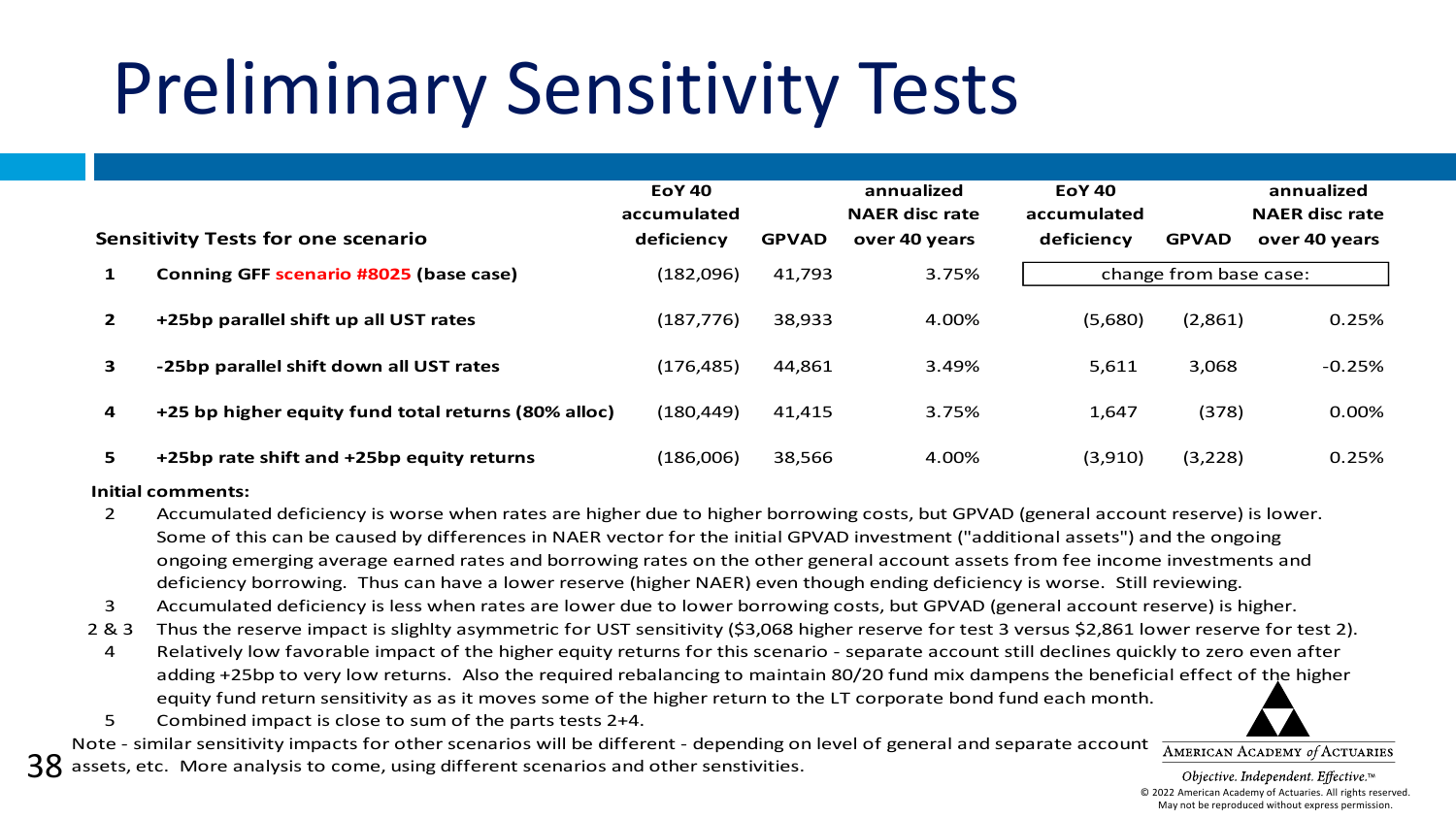#### **Caveats**

- Intended as an illustrative single data point (single representative model point issued on valuation date; no future sales; not an in-force block) for assessing materiality and relative impact to reserve levels and volatility from a change to the scenarios
	- **E** Companies should consider testing their own products using their own models.
- $\Box$  Not intended to:
	- $\Box$  Cover wide variety of products available on the market
	- **Reflect a full distribution of issue ages / genders within the given product**
	- Reflect different starting in-force block conditions (guaranteed benefit moneyness, etc.)
	- $\Box$  Thoroughly test all the underlying assumptions
	- Be used as a basis for assessing appropriateness of an Economic Scenario Generator